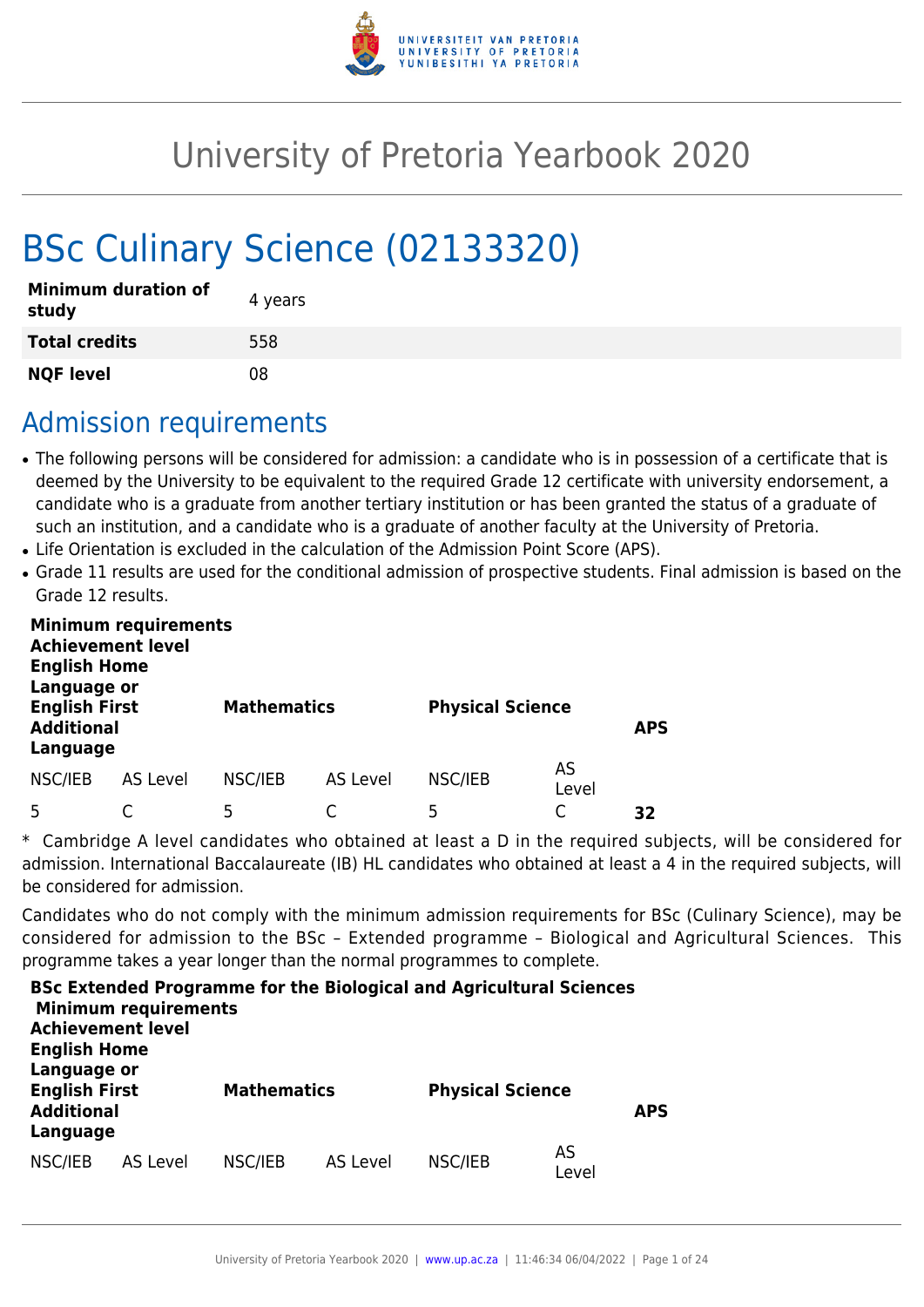

#### 4 D 4 D 4 D **26**

### Other programme-specific information

A student must pass all the minimum prescribed and elective module credits as set out at the end of each year within a programme as well as the total required credits to comply with the particular degree programme. Please refer to the curricula of the respective programmes. At least 144 credits must be obtained at 300-/400-level, or otherwise as indicated by curriculum. The minimum module credits needed to comply with degree requirements is set out at the end of each study programme. Subject to the programmes as indicated a maximum of 150 credits will be recognised at 100-level. A student may, in consultation with the relevant head of department and subject to the permission by the Dean, select or replace prescribed module credits not indicated in BSc threeyear study programmes to the equivalent of a maximum of 36 module credits.

It is important that the total number of prescribed module credits is completed during the course of the study programme. The Dean may, on the recommendation of the relevant head of department, approve deviations in this regard. Subject to the programmes as indicated in the respective curricula, a student may not register for more than 75 module credits per semester at first-year level subject to permission by the Dean. A student may be permitted to register for up to 80 module credits in a the first semester during the first year provided that he or she obtained a final mark of no less than 70% for grade 12 Mathematics and achieved an APS of 34 or more in the NSC.

Students who are already in possession of a bachelor's degree, will not receive credit for modules of which the content overlap with modules from the degree that was already conferred. Credits will not be considered for more than half the credits passed previously for an uncompleted degree. No credits at the final-year or 300- and 400-level will be granted.

The Dean may, on the recommendation of the programme manager, approve deviations with regard to the composition of the study programme.

Please note: Where elective modules are not specified, these may be chosen from any modules appearing in the list of modules.

It remains the student's responsibility to acertain, prior to registration, whether they comply with the prerequisites of the modules they want to register for.

The prerequisites are listed in the Alphabetical list of modules.

### Promotion to next study year

A student will be promoted to the following year of study if he or she passed 100 credits of the prescribed credits for a year of study, unless the Dean on the recommendation of the relevant head of department decides otherwise. A student who does not comply with the requirements for promotion to the following year of study, retains the credit for the modules already passed and may be admitted by the Dean, on recommendation of the relevant head of department, to modules of the following year of study to a maximum of 48 credits, provided that it will fit in with both the lecture and examination timetable.

#### **General promotion requirements in the faculty**

All students whose academic progress is not acceptable can be suspended from further studies.

• A student who is excluded from further studies in terms of the stipulations of the abovementioned regulations,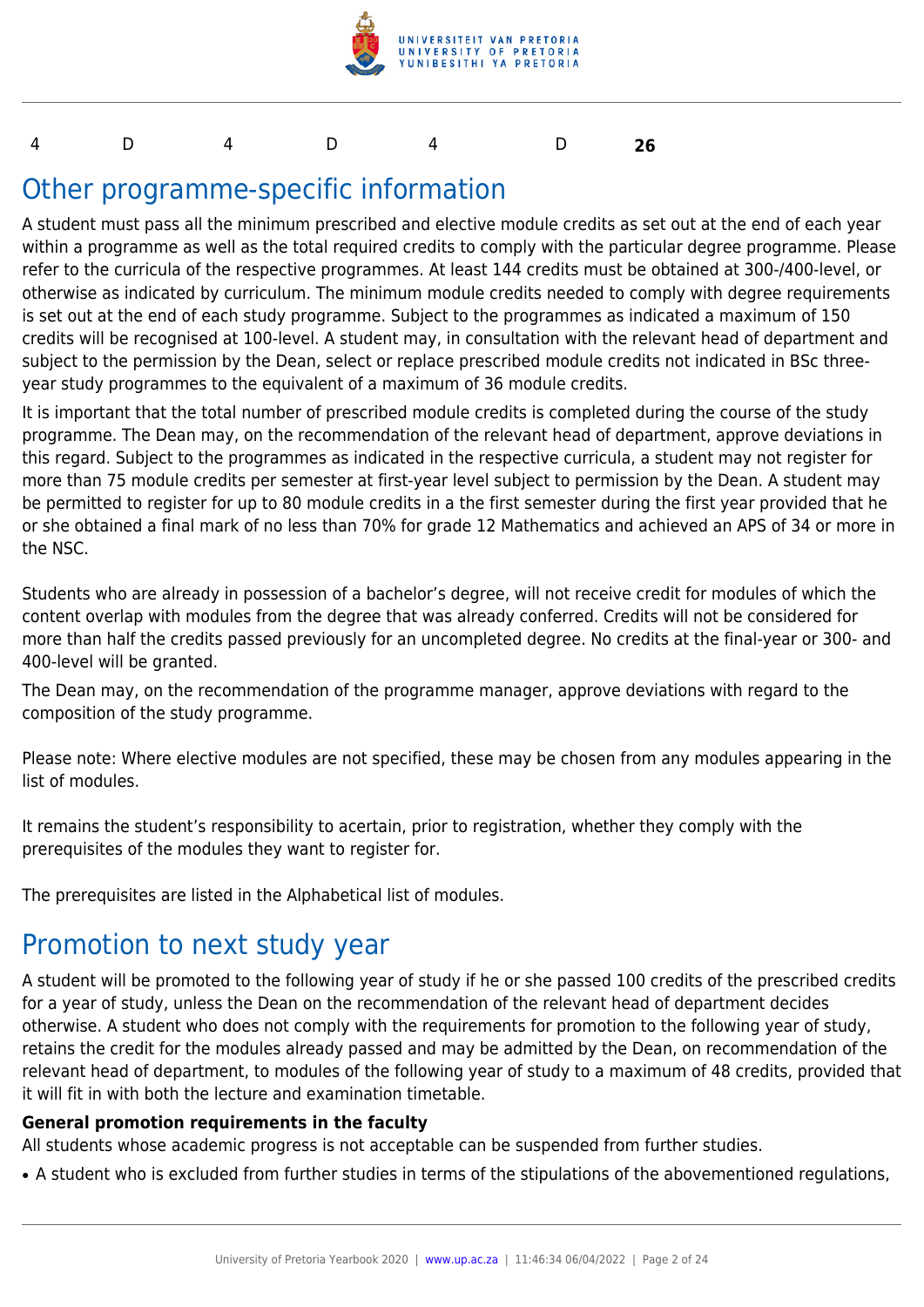

will be notified in writing by the Dean or Admissions Committee at the end of the relevant semester.

- A student who has been excluded from further studies may apply in writing to the Admissions Committee of the Faculty of Natural and Agricultural Sciences for re-admission.
- Should the student be re-admitted by the Admissions Committee, strict conditions will be set which the student must comply with in order to proceed with his/her studies.
- Should the student not be re-admitted to further studies by the Admissions Committee, he/she will be informed in writing.
- Students who are not re-admitted by the Admissions Committee have the right to appeal to the Senate Appeals Committee.
- Any decision taken by the Senate Appeals Committee is final.

## Practical/clinical/internship information

OPI 400 (Experiential training in industry): During the first to fourth years of study, students must complete a total of 480 hours experiential training in the industry to develop practical and occupational skills, participate in community engagement and provide service learning. This is equal to 3 weeks x 40 hours (120 hours) per year, according to requirements as determine by the head of department. These "credits" include evidence of experiential training, service learning and community engagement during the four years of the study programme and must be successfully completed together with a complete portfolio before the degree will be conferred. Please note: Various practical and industry interaction activities support the theoretical component of VDS 414 & VDS 424, VDS 413 and FST 413 and take place after hours to develop practical and industry skills.

### Pass with distinction

A student obtains his or her degree with distinction if a weighted average of at least 75% is obtained in the following modules:

Recipe development and standardisation 413

Consumer aspects of food 417

Food research project 480

Food service management 420

Food science and technology 413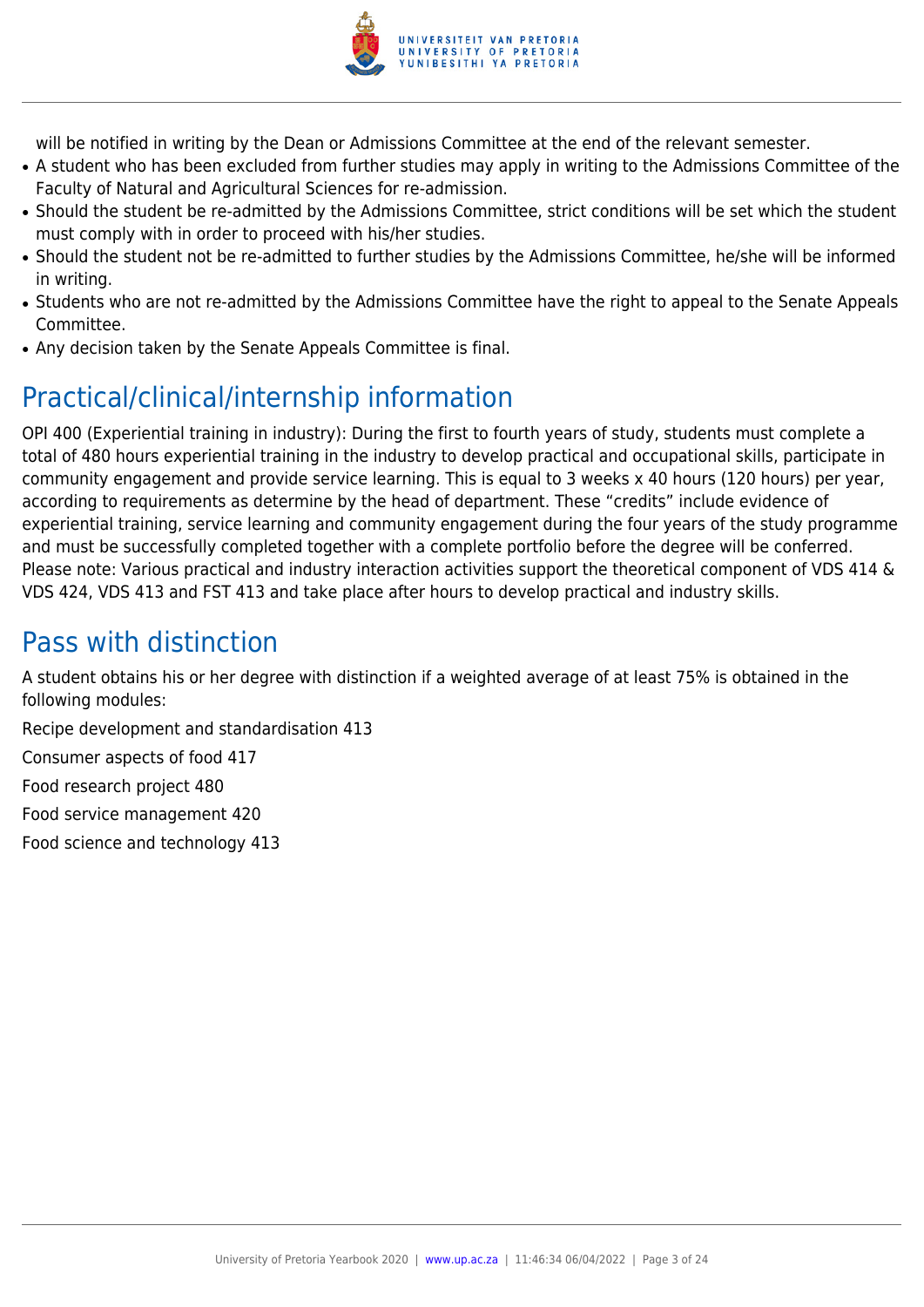

### Curriculum: Year 1

#### **Minimum credits: 134**

 $Core = 122$  credits

 $Fundamental = 12$ 

**Note:** Students who do not qualify for AIM 102 must register for AIM 111 and AIM 121.

#### **Fundamental modules**

#### **Academic information management 102 (AIM 102)**

| <b>Module credits</b>         | 6.00                                                                                                                                                                                                                                                                                                        |
|-------------------------------|-------------------------------------------------------------------------------------------------------------------------------------------------------------------------------------------------------------------------------------------------------------------------------------------------------------|
| <b>Service modules</b>        | <b>Faculty of Education</b><br><b>Faculty of Economic and Management Sciences</b><br><b>Faculty of Humanities</b><br>Faculty of Law<br><b>Faculty of Health Sciences</b><br><b>Faculty of Natural and Agricultural Sciences</b><br>Faculty of Theology and Religion<br><b>Faculty of Veterinary Science</b> |
| <b>Prerequisites</b>          | No prerequisites.                                                                                                                                                                                                                                                                                           |
| <b>Contact time</b>           | 2 lectures per week                                                                                                                                                                                                                                                                                         |
| <b>Language of tuition</b>    | Module is presented in English                                                                                                                                                                                                                                                                              |
| <b>Department</b>             | <b>Information Science</b>                                                                                                                                                                                                                                                                                  |
| <b>Period of presentation</b> | Semester 2                                                                                                                                                                                                                                                                                                  |

#### **Module content**

Find, evaluate, process, manage and present information resources for academic purposes using appropriate technology. Apply effective search strategies in different technological environments. Demonstrate the ethical and fair use of information resources. Integrate 21st-century communications into the management of academic information.

#### **Academic information management 111 (AIM 111)**

| <b>Module credits</b>  | 4.00                                                                                                                                                                                                                                                                                                                          |
|------------------------|-------------------------------------------------------------------------------------------------------------------------------------------------------------------------------------------------------------------------------------------------------------------------------------------------------------------------------|
| <b>Service modules</b> | Faculty of Engineering, Built Environment and Information Technology<br><b>Faculty of Education</b><br>Faculty of Economic and Management Sciences<br><b>Faculty of Humanities</b><br>Faculty of Law<br><b>Faculty of Health Sciences</b><br>Faculty of Natural and Agricultural Sciences<br>Faculty of Theology and Religion |
| <b>Prerequisites</b>   | No prerequisites.                                                                                                                                                                                                                                                                                                             |
| <b>Contact time</b>    | 2 lectures per week                                                                                                                                                                                                                                                                                                           |
|                        |                                                                                                                                                                                                                                                                                                                               |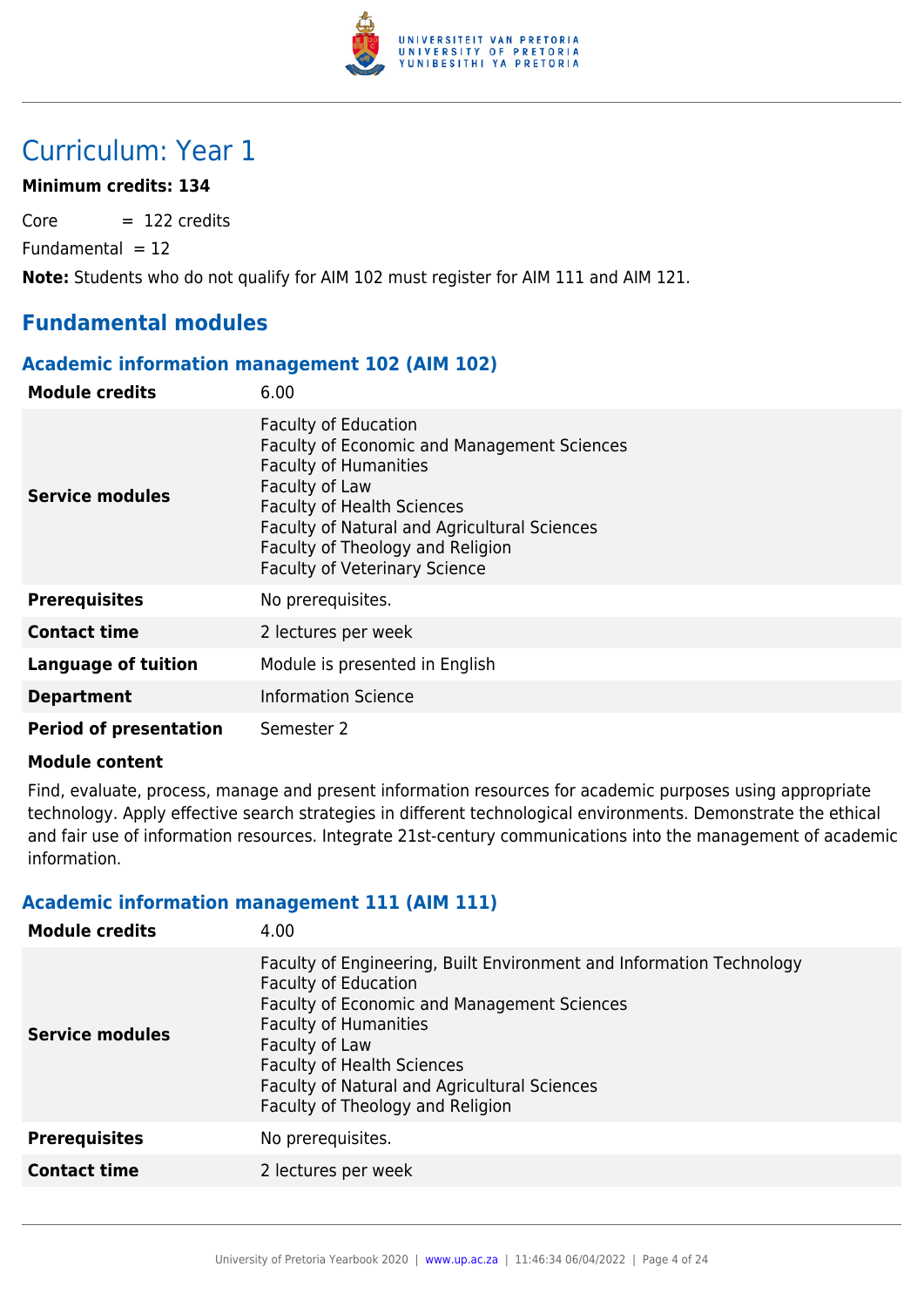

| Language of tuition           | Module is presented in English |
|-------------------------------|--------------------------------|
| <b>Department</b>             | <b>Information Science</b>     |
| <b>Period of presentation</b> | Semester 1                     |

Find, evaluate, process, manage and present information resources for academic purposes using appropriate technology.

#### **Academic information management 121 (AIM 121)**

| <b>Module credits</b>         | 4.00                                                                                                                                                                                                                                                                                                                                                                         |
|-------------------------------|------------------------------------------------------------------------------------------------------------------------------------------------------------------------------------------------------------------------------------------------------------------------------------------------------------------------------------------------------------------------------|
| <b>Service modules</b>        | Faculty of Engineering, Built Environment and Information Technology<br><b>Faculty of Education</b><br><b>Faculty of Economic and Management Sciences</b><br><b>Faculty of Humanities</b><br>Faculty of Law<br><b>Faculty of Health Sciences</b><br>Faculty of Natural and Agricultural Sciences<br>Faculty of Theology and Religion<br><b>Faculty of Veterinary Science</b> |
| <b>Prerequisites</b>          | No prerequisites.                                                                                                                                                                                                                                                                                                                                                            |
| <b>Contact time</b>           | 2 lectures per week                                                                                                                                                                                                                                                                                                                                                          |
| <b>Language of tuition</b>    | Module is presented in English                                                                                                                                                                                                                                                                                                                                               |
| <b>Department</b>             | <b>Informatics</b>                                                                                                                                                                                                                                                                                                                                                           |
| <b>Period of presentation</b> | Semester 2                                                                                                                                                                                                                                                                                                                                                                   |

#### **Module content**

Apply effective search strategies in different technological environments. Demonstrate the ethical and fair use of information resources. Integrate 21st-century communications into the management of academic information.

#### **Language and study skills 110 (LST 110)**

| <b>Module credits</b>         | 6.00                                                                                 |
|-------------------------------|--------------------------------------------------------------------------------------|
| <b>Service modules</b>        | Faculty of Natural and Agricultural Sciences<br><b>Faculty of Veterinary Science</b> |
| <b>Prerequisites</b>          | No prerequisites.                                                                    |
| <b>Contact time</b>           | 2 lectures per week                                                                  |
| <b>Language of tuition</b>    | Module is presented in English                                                       |
| <b>Department</b>             | Unit for Academic Literacy                                                           |
| <b>Period of presentation</b> | Semester 1                                                                           |

#### **Module content**

The module aims to equip students with the ability to cope with the reading and writing demands of scientific disciplines.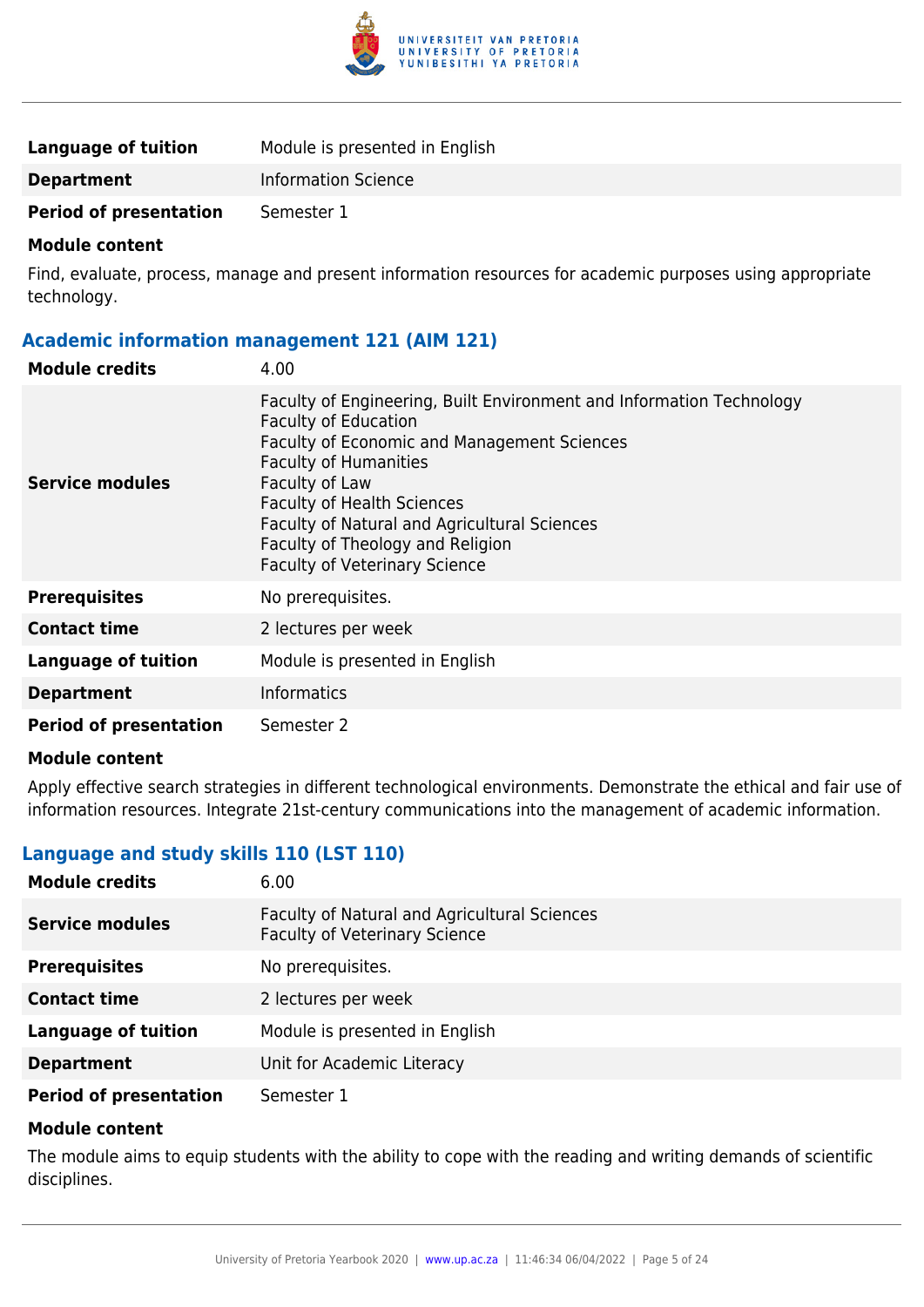

#### **Academic orientation 102 (UPO 102)**

| <b>Module credits</b>         | 0.00                                           |
|-------------------------------|------------------------------------------------|
| Language of tuition           | Module is presented in English                 |
| <b>Department</b>             | Natural and Agricultural Sciences Deans Office |
| <b>Period of presentation</b> | Year                                           |

#### **Core modules**

#### **Marketing management 120 (BEM 120)**

| <b>Module credits</b>         | 10.00                                                                                                                                                |
|-------------------------------|------------------------------------------------------------------------------------------------------------------------------------------------------|
| <b>Service modules</b>        | Faculty of Engineering, Built Environment and Information Technology<br><b>Faculty of Humanities</b><br>Faculty of Natural and Agricultural Sciences |
| <b>Contact time</b>           | 3 lectures per week                                                                                                                                  |
| <b>Language of tuition</b>    | Module is presented in English                                                                                                                       |
| <b>Department</b>             | <b>Marketing Management</b>                                                                                                                          |
| <b>Period of presentation</b> | Semester 2                                                                                                                                           |

#### **Module content**

This module provides an overview of the fundamentals of marketing by considering the exchange process, customer value, marketing research and the development of a marketing plan. It also addresses the marketing mix elements with specific focus on the seven service marketing elements namely the service product, physical evidence, people, process, distribution, pricing and integrated marketing communication.

#### **Biometry 120 (BME 120)**

| <b>Module credits</b>         | 16.00                                                                                                                                                               |
|-------------------------------|---------------------------------------------------------------------------------------------------------------------------------------------------------------------|
| <b>Service modules</b>        | Faculty of Engineering, Built Environment and Information Technology<br><b>Faculty of Natural and Agricultural Sciences</b><br><b>Faculty of Veterinary Science</b> |
| <b>Prerequisites</b>          | At least 4 (50-59%) in Mathematics in the Grade 12 examination, or at least 50%<br>in both Statistics 113, 123                                                      |
| <b>Contact time</b>           | 1 practical per week, 4 lectures per week                                                                                                                           |
| <b>Language of tuition</b>    | Module is presented in English                                                                                                                                      |
| <b>Department</b>             | <b>Statistics</b>                                                                                                                                                   |
| <b>Period of presentation</b> | Semester 2                                                                                                                                                          |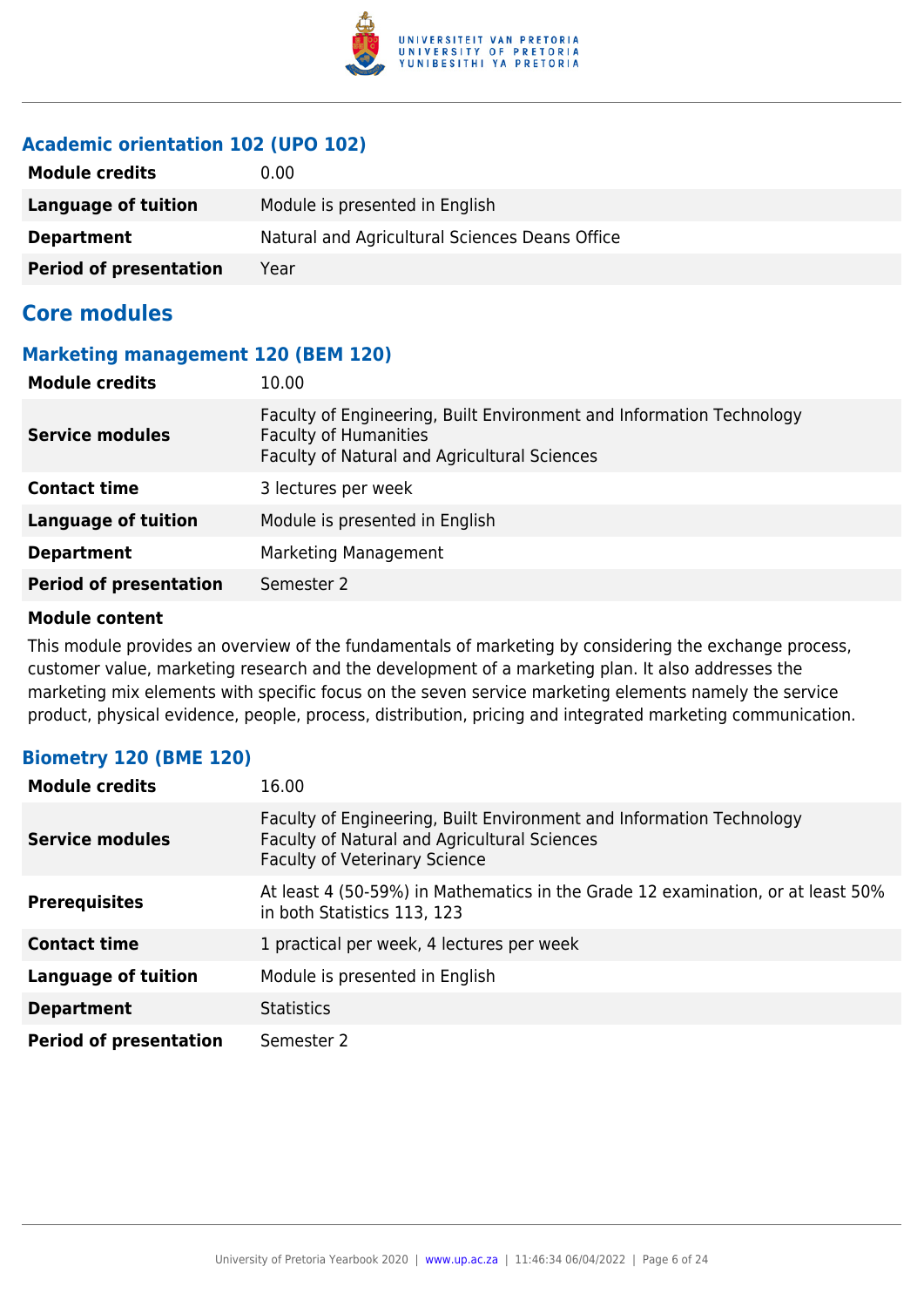

Simple statistical analysis: Data collection and analysis: Samples, tabulation, graphical representation, describing location, spread and skewness. Introductory probability and distribution theory. Sampling distributions and the central limit theorem. Statistical inference: Basic principles, estimation and testing in the one- and two-sample cases (parametric and non-parametric). Introduction to experimental design. One- and twoway designs, randomised blocks. Multiple statistical analysis: Bivariate data sets: Curve fitting (linear and non-linear), growth curves. Statistical inference in the simple regression case. Categorical analysis: Testing goodness of fit and contingency tables. Multiple regression and correlation: Fitting and testing of models. Residual analysis. Computer literacy: Use of computer packages in data analysis and report writing.

#### **General chemistry 117 (CMY 117)**

| <b>Module credits</b>         | 16.00                                                                                                                                                                            |
|-------------------------------|----------------------------------------------------------------------------------------------------------------------------------------------------------------------------------|
| Service modules               | Faculty of Engineering, Built Environment and Information Technology<br><b>Faculty of Education</b><br><b>Faculty of Health Sciences</b><br><b>Faculty of Veterinary Science</b> |
| <b>Prerequisites</b>          | A candidate must have Mathematics for at least 60% and 60% for Physical<br>Sciences.                                                                                             |
| <b>Contact time</b>           | 1 practical per week, 4 lectures per week                                                                                                                                        |
| <b>Language of tuition</b>    | Module is presented in English                                                                                                                                                   |
| <b>Department</b>             | Chemistry                                                                                                                                                                        |
| <b>Period of presentation</b> | Semester 1                                                                                                                                                                       |

#### **Module content**

General introduction to inorganic, analytical and physical chemistry. Atomic structure and periodicity. Molecular structure and chemical bonding using the VSEOR model. Nomenclature of inorganic ions and compounds. Classification of reactions: precipitation, acid-base, redox reactions and gas-forming reactions. Mole concept and stoichiometric calculations concerning chemical formulas and chemical reactions. Principles of reactivity: energy and chemical reactions. Physical behaviour gases, liquids, solids and solutions and the role of intermolecular forces. Rate of reactions: Introduction to chemical kinetics.

#### **General chemistry 127 (CMY 127)**

| <b>Module credits</b>      | 16.00                                                                                                                                                                            |
|----------------------------|----------------------------------------------------------------------------------------------------------------------------------------------------------------------------------|
| <b>Service modules</b>     | Faculty of Engineering, Built Environment and Information Technology<br><b>Faculty of Education</b><br><b>Faculty of Health Sciences</b><br><b>Faculty of Veterinary Science</b> |
| <b>Prerequisites</b>       | Natural and Agricultural Sciences students: CMY 117 GS or CMY 154 GS Health<br>Sciences students: none                                                                           |
| <b>Contact time</b>        | 1 practical per week, 4 lectures per week                                                                                                                                        |
| <b>Language of tuition</b> | Module is presented in English                                                                                                                                                   |
| <b>Department</b>          | Chemistry                                                                                                                                                                        |
|                            |                                                                                                                                                                                  |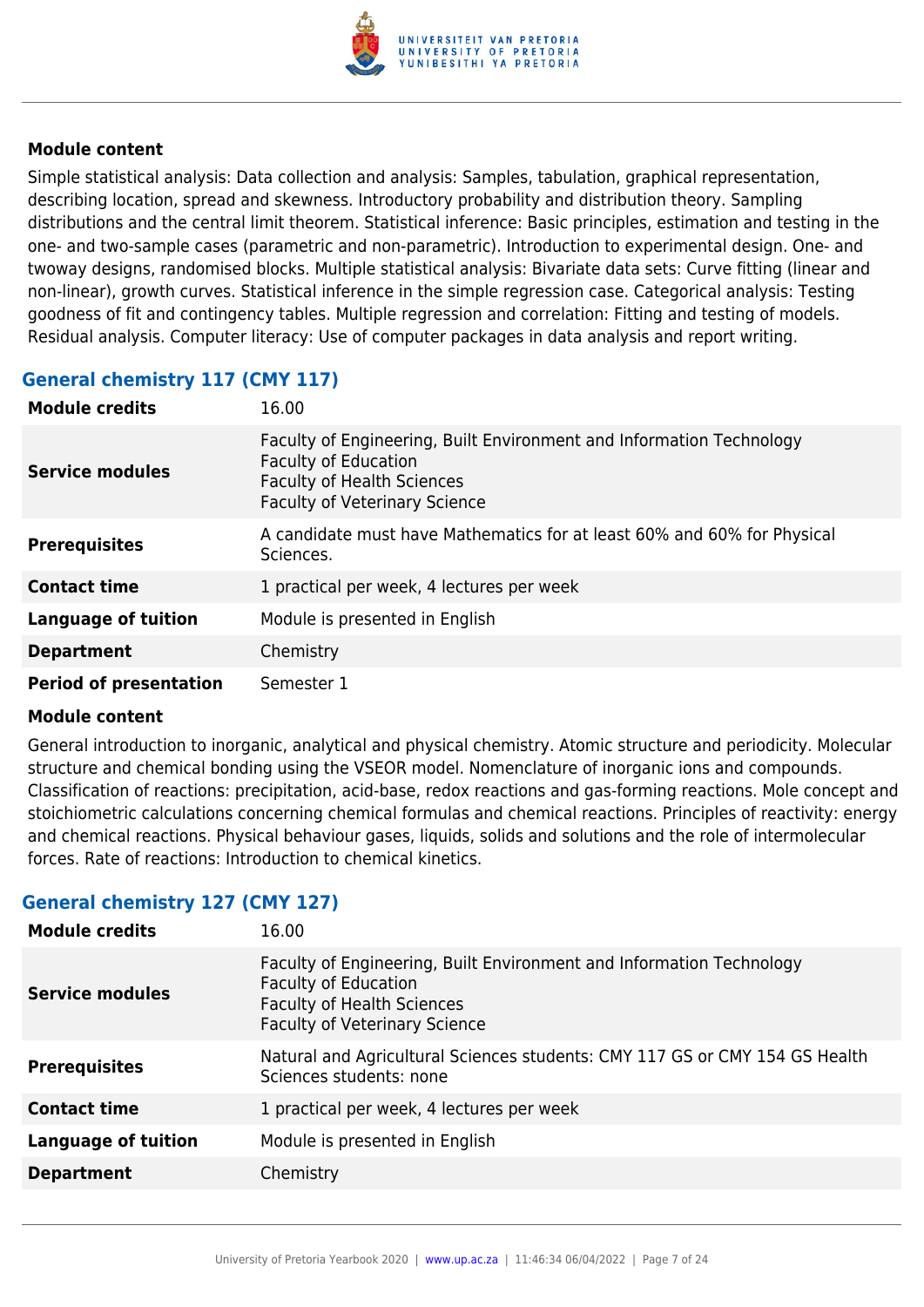

#### **Period of presentation** Semester 2

#### **Module content**

Theory: General physical-analytical chemistry: Chemical equilibrium, acids and bases, buffers, solubility equilibrium, entropy and free energy, electrochemistry. Organic chemistry: Structure (bonding), nomenclature, isomerism, introductory stereochemistry, introduction to chemical reactions and chemical properties of organic compounds and biological compounds, i.e. carbohydrates and aminoacids. Practical: Molecular structure (model building), synthesis and properties of simple organic compounds.

#### **Physiology 110 (FSG 110)**

| <b>Module credits</b>         | 6.00                                                                         |
|-------------------------------|------------------------------------------------------------------------------|
| <b>Service modules</b>        | <b>Faculty of Humanities</b><br>Faculty of Natural and Agricultural Sciences |
| <b>Prerequisites</b>          | No prerequisites.                                                            |
| <b>Contact time</b>           | 3 lectures per week                                                          |
| <b>Language of tuition</b>    | Module is presented in English                                               |
| <b>Department</b>             | Physiology                                                                   |
| <b>Period of presentation</b> | Semester 1                                                                   |

#### **Module content**

Introduction (terminology and anatomical orientation); chemical principles; cytology and histology; neurophysiology and the senses; haematology and body fluids; cardiovascular system.

#### **Physiology 120 (FSG 120)**

| <b>Module credits</b>         | 6.00                                                                         |
|-------------------------------|------------------------------------------------------------------------------|
| <b>Service modules</b>        | <b>Faculty of Humanities</b><br>Faculty of Natural and Agricultural Sciences |
| <b>Prerequisites</b>          | <b>FSG 110</b>                                                               |
| <b>Contact time</b>           | 3 lectures per week                                                          |
| <b>Language of tuition</b>    | Module is presented in English                                               |
| <b>Department</b>             | Physiology                                                                   |
| <b>Period of presentation</b> | Semester 2                                                                   |

#### **Module content**

Respiratory system; nutrition; digestion and metabolism; kidneys and acid-base equilibrium; endocrinology; reproduction physiology and reproduction; skin and body temperatures.

#### **Introduction to microbiology 161 (MBY 161)**

| <b>Module credits</b>  | 8.00                                                                 |
|------------------------|----------------------------------------------------------------------|
| <b>Service modules</b> | Faculty of Engineering, Built Environment and Information Technology |
| <b>Prerequisites</b>   | No prerequisites.                                                    |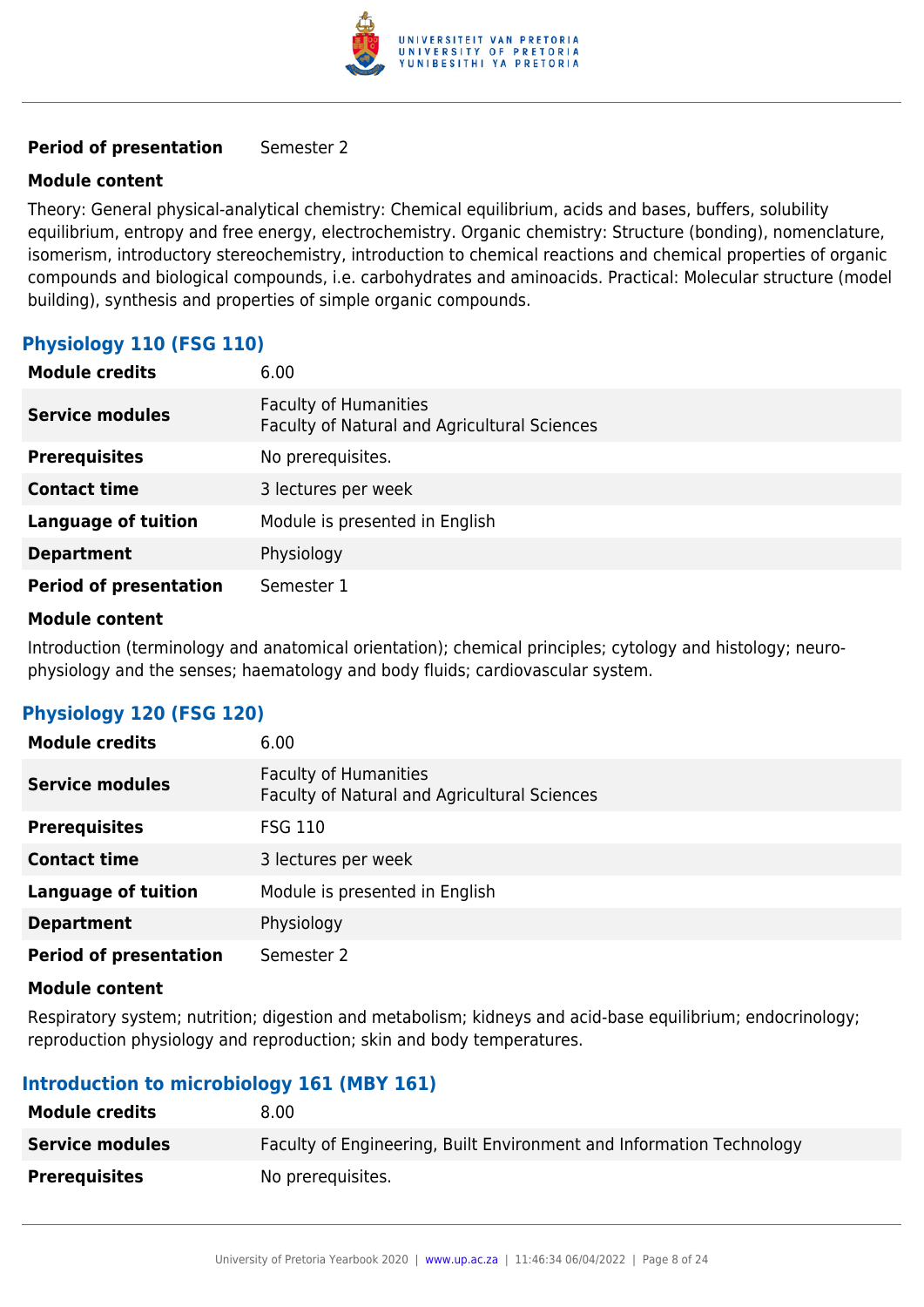

| <b>Contact time</b>           | 2 lectures per week, fortnightly tutorials |
|-------------------------------|--------------------------------------------|
| Language of tuition           | Module is presented in English             |
| <b>Department</b>             | Biochemistry, Genetics and Microbiology    |
| <b>Period of presentation</b> | Semester 2                                 |

The module will introduce the student to the field of Microbiology. Basic Microbiological aspects that will be covered include introduction into the diversity of the microbial world (bacteria, archaea, eukaryotic microorganisms and viruses), basic principles of cell structure and function, microbial nutrition and microbial growth and growth control. Applications in Microbiology will be illustrated by specific examples i.e. bioremediation, animal-microbial symbiosis, plant-microbial symbiosis and the use of microorganisms in industrial microbiology. Wastewater treatment, microbial diseases and food will be introduced using specific examples.

#### **Molecular and cell biology 111 (MLB 111)**

| <b>Module credits</b>         | 16.00                                                                                                                                                                            |
|-------------------------------|----------------------------------------------------------------------------------------------------------------------------------------------------------------------------------|
| <b>Service modules</b>        | Faculty of Engineering, Built Environment and Information Technology<br><b>Faculty of Education</b><br><b>Faculty of Health Sciences</b><br><b>Faculty of Veterinary Science</b> |
| <b>Prerequisites</b>          | A candidate who has passed Mathematics with at least 60% in the Grade 12<br>examination                                                                                          |
| <b>Contact time</b>           | 1 practical/tutorial per week, 4 lectures per week                                                                                                                               |
| <b>Language of tuition</b>    | Module is presented in English                                                                                                                                                   |
| <b>Department</b>             | Biochemistry, Genetics and Microbiology                                                                                                                                          |
| <b>Period of presentation</b> | Semester 1                                                                                                                                                                       |

#### **Module content**

 Introduction to the molecular structure and function of the cell. Basic chemistry of the cell. Structure and composition of prokaryotic and eukaryotic cells. Ultrastructure and function of cellular organelles, membranes and the cytoskeleton. General principles of energy, enzymes and cell metabolism. Selected processes, e.g. glycolysis, respiration and/or photosynthesis. Introduction to molecular genetics: DNA structure and replication, transcription, translation. Cell growth and cell division.

#### **Basic food preparation 111 (VDS 111)**

| <b>Module credits</b>      | 6.00                                                                    |
|----------------------------|-------------------------------------------------------------------------|
| <b>Service modules</b>     | <b>Faculty of Health Sciences</b>                                       |
| <b>Prerequisites</b>       | No prerequisites.                                                       |
| <b>Contact time</b>        | 0.5 practical per week, 1 discussion class per week, 1 lecture per week |
| <b>Language of tuition</b> | Module is presented in English                                          |
| <b>Department</b>          | <b>Consumer and Food Sciences</b>                                       |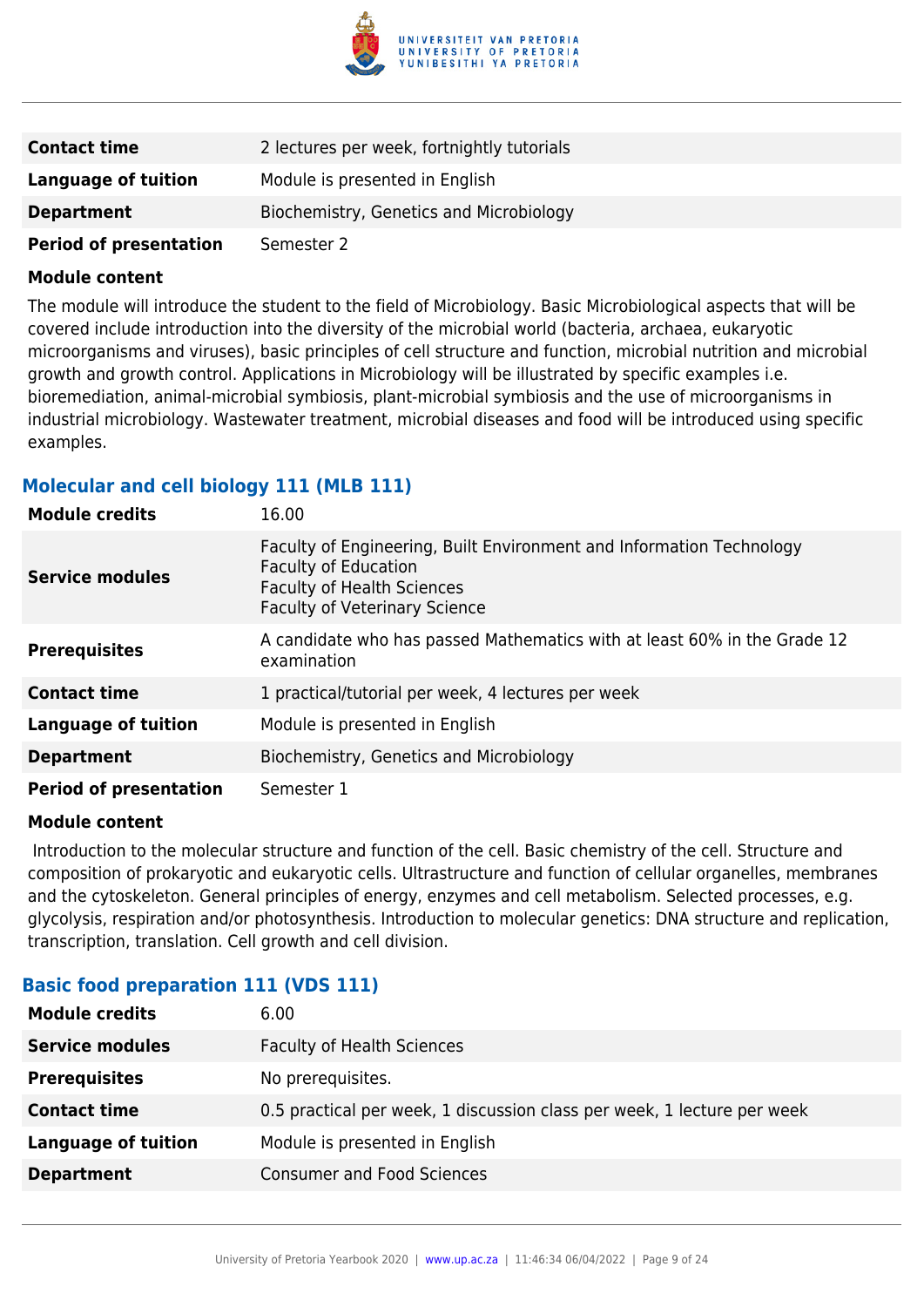

#### **Period of presentation** Semester 1

#### **Module content**

Module 1: Basic food preparation and food preparation techniques. Mise en place, weighing and measurement techniques, equipment and terminology as applied in food preparation. History of the foodservice industry and contemporary chefs. Basic food quality control.

Module 2: Food preparation basics of the following: stocks, soups and sauces

#### **Basic food preparation 121 (VDS 121)**

| <b>Module credits</b>         | 6.00                                     |
|-------------------------------|------------------------------------------|
| <b>Service modules</b>        | <b>Faculty of Health Sciences</b>        |
| <b>Prerequisites</b>          | VDS 111                                  |
| <b>Contact time</b>           | 1 lecture per week, 1 practical per week |
| <b>Language of tuition</b>    | Module is presented in English           |
| <b>Department</b>             | <b>Consumer and Food Sciences</b>        |
| <b>Period of presentation</b> | Semester 2                               |

#### **Module content**

Module 1: Principles and practices of food preparation and cooking techniques. Mise en place, weighing and measurement techniques, equipment and terminology as applied in food preparation. Basic food quality control. Module 2: Food preparation basics of the following: starches and cereals

#### **Mathematics 134 (WTW 134)**

| <b>Module credits</b>         | 16.00                                                                                                                                       |
|-------------------------------|---------------------------------------------------------------------------------------------------------------------------------------------|
| <b>Service modules</b>        | Faculty of Engineering, Built Environment and Information Technology<br><b>Faculty of Education</b><br><b>Faculty of Veterinary Science</b> |
| <b>Prerequisites</b>          | 50% for Mathematics in Grade 12                                                                                                             |
| <b>Contact time</b>           | 1 tutorial per week, 4 lectures per week                                                                                                    |
| <b>Language of tuition</b>    | Module is presented in English                                                                                                              |
| <b>Department</b>             | Mathematics and Applied Mathematics                                                                                                         |
| <b>Period of presentation</b> | Semester 1                                                                                                                                  |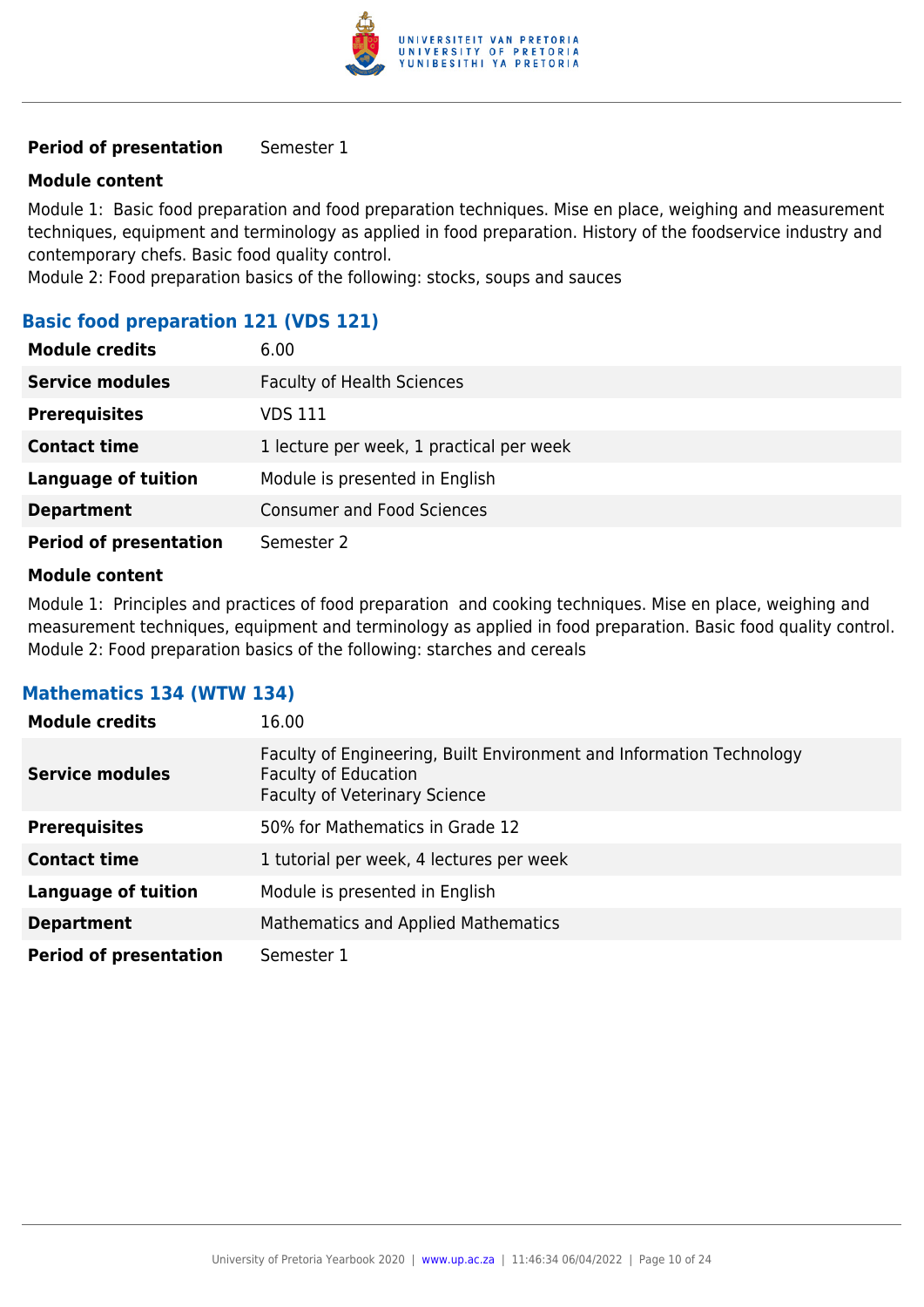

\*Students will not be credited for more than one of the following modules for their degree: WTW 134, WTW 165, WTW 114, WTW 158. WTW 134 does not lead to admission to Mathematics at 200 level and is intended for students who require Mathematics at 100 level only. WTW 134 is offered as WTW 165 in the second semester only to students who have applied in the first semester of the current year for the approximately 65 MBChB, or the 5-6 BChD places becoming available in the second semester and who were therefore enrolled for MGW 112 in the first semester of the current year.

Functions, derivatives, interpretation of the derivative, rules of differentiation, applications of differentiation, integration, interpretation of the definite integral, applications of integration. Matrices, solutions of systems of equations. All topics are studied in the context of applications.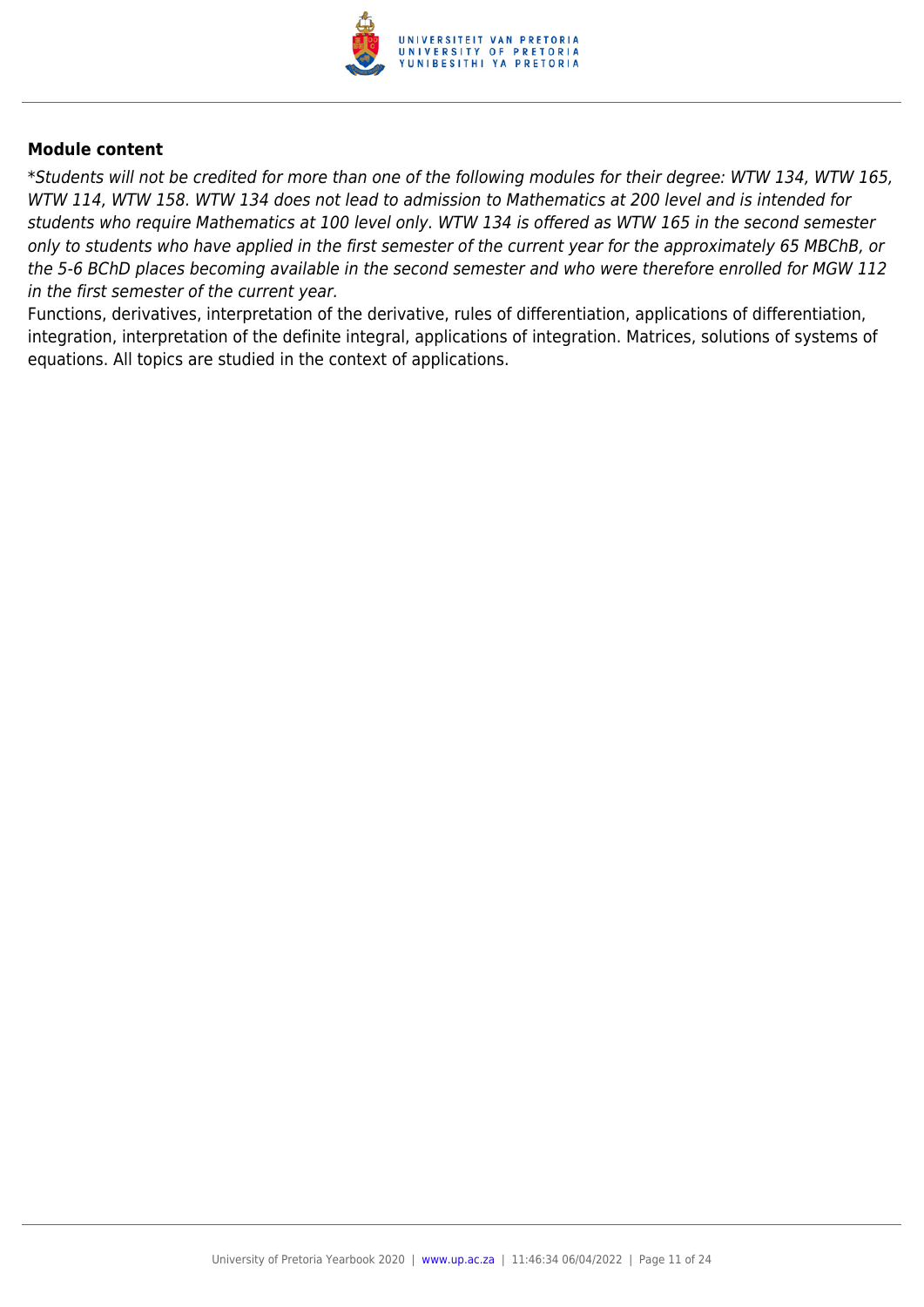

### Curriculum: Year 2

**Minimum credits: 144**

### **Core modules**

#### **Introduction to proteins and enzymes 251 (BCM 251)**

| <b>Module credits</b>         | 12.00                                    |
|-------------------------------|------------------------------------------|
| <b>Service modules</b>        | <b>Faculty of Health Sciences</b>        |
| <b>Prerequisites</b>          | CMY 117 GS and CMY 127 GS and MLB 111 GS |
| <b>Contact time</b>           | 1 tutorial per week, 2 lectures per week |
| <b>Language of tuition</b>    | Module is presented in English           |
| <b>Department</b>             | Biochemistry, Genetics and Microbiology  |
| <b>Period of presentation</b> | Semester 1                               |

#### **Module content**

Structural and ionic properties of amino acids. Peptides, the peptide bond, primary, secondary, tertiary and quaternary structure of proteins. Interactions that stabilise protein structure, denaturation and renaturation of proteins. Introduction to methods for the purification of proteins, amino acid composition, and sequence determinations. Enzyme kinetics and enzyme inhibition. Allosteric enzymes, regulation of enzyme activity, active centres and mechanisms of enzyme catalysis. Examples of industrial applications of enzymes and in clinical pathology as biomarkers of diseases. Introduction to practical laboratory techniques and Good Laboratory Practice. Techniques for the quantitative and qualitative analysis of biological molecules, enzyme activity measurements . Processing and presentation of scientific data.

#### **Carbohydrate metabolism 252 (BCM 252)**

| <b>Module credits</b>         | 12.00                                                            |
|-------------------------------|------------------------------------------------------------------|
| <b>Service modules</b>        | <b>Faculty of Education</b><br><b>Faculty of Health Sciences</b> |
| <b>Prerequisites</b>          | CMY 117 GS and CMY 127 GS and MLB 111 GS                         |
| <b>Contact time</b>           | 1 tutorial per week, 2 lectures per week                         |
| <b>Language of tuition</b>    | Module is presented in English                                   |
| <b>Department</b>             | Biochemistry, Genetics and Microbiology                          |
| <b>Period of presentation</b> | Semester 1                                                       |

#### **Module content**

Carbohydrate structure and function. Blood glucose measurement in the diagnosis and treatment of diabetes. Bioenergetics and biochemical reaction types. Glycolysis, gluconeogenesis, glycogen metabolism, pentose phosphate pathway, citric acid cycle and electron transport. Total ATP yield from the complete oxidation of glucose. A comparison of cellular respiration and photosynthesis. Practical techniques for the study and analysis of metabolic pathways and enzymes. PO ratio of mitochondria, electrophoresis, extraction, solubility and gel permeation techniques. Scientific method and design.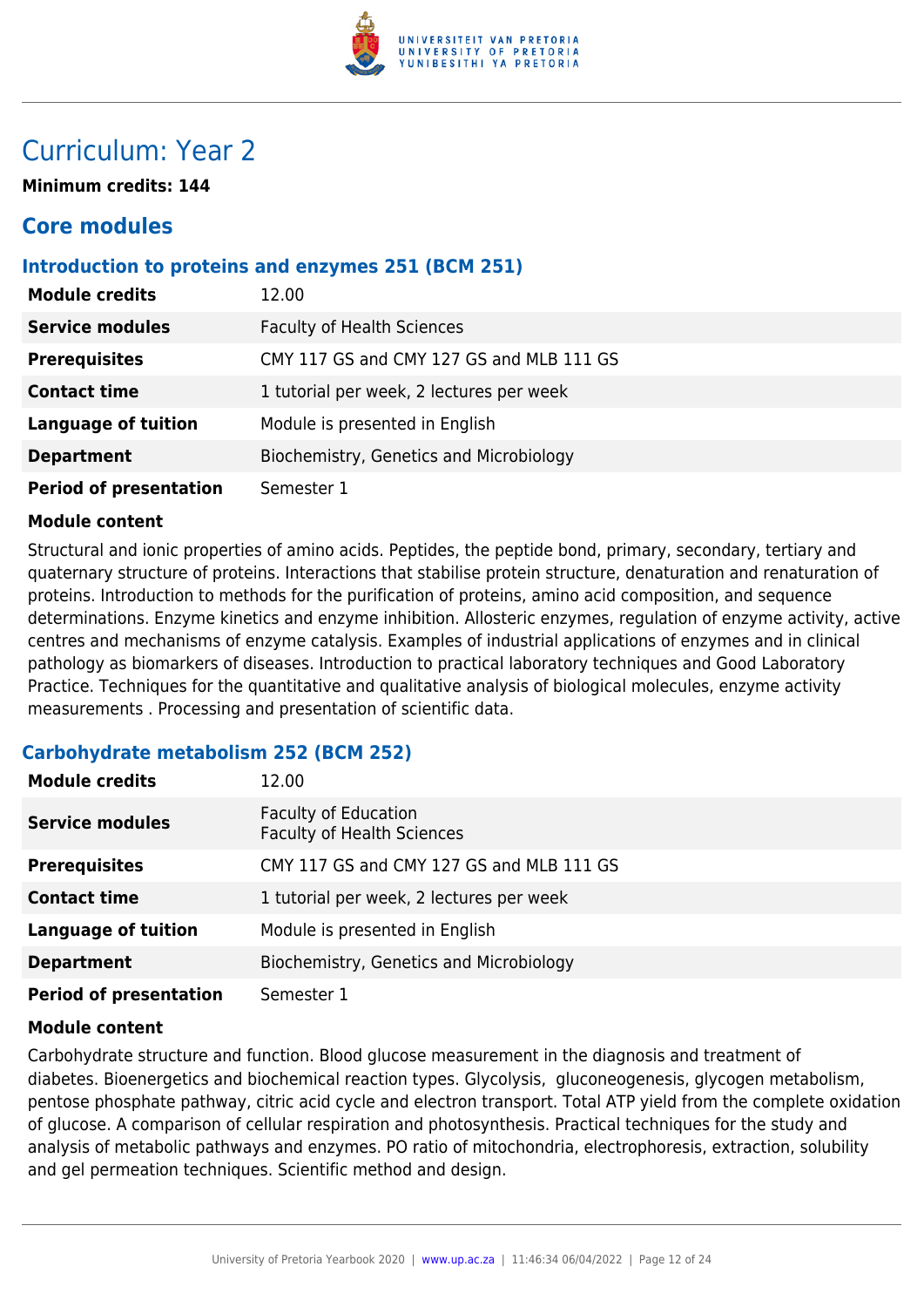

#### **Lipid and nitrogen metabolism 261 (BCM 261)**

| <b>Module credits</b>         | 12.00                                    |
|-------------------------------|------------------------------------------|
| <b>Service modules</b>        | <b>Faculty of Health Sciences</b>        |
| <b>Prerequisites</b>          | BCM 251 GS and BCM 252 GS.               |
| <b>Contact time</b>           | 1 tutorial per week, 2 lectures per week |
| <b>Language of tuition</b>    | Module is presented in English           |
| <b>Department</b>             | Biochemistry, Genetics and Microbiology  |
| <b>Period of presentation</b> | Semester 2                               |

#### **Module content**

Biochemistry of lipids, membrane structure, anabolism and catabolism of lipids. Total ATP yield from the complete catabolism of lipids. Electron transport chain and energy production through oxidative phosphorylation. Nitrogen metabolism, amino acid biosynthesis and catabolism. Biosynthesis of neurotransmitters, pigments, hormones and nucleotides from amino acids. Catabolism of purines and pyrimidines. Therapeutic agents directed against nucleotide metabolism. Examples of inborn errors of metabolism of nitrogen containing compounds. The urea cycle, nitrogen excretion. Practical training in scientific reading skills: evaluation of a scientific report. Techniques for separation analysis and visualisation of biological molecules. Hypothesis design and testing, method design and scientific controls.

#### **Biochemical principles of nutrition and toxicology 262 (BCM 262)**

| <b>Module credits</b>         | 12.00                                    |
|-------------------------------|------------------------------------------|
| <b>Service modules</b>        | <b>Faculty of Health Sciences</b>        |
| <b>Prerequisites</b>          | BCM 251 GS and BCM 252 GS.               |
| <b>Contact time</b>           | 1 tutorial per week, 2 lectures per week |
| <b>Language of tuition</b>    | Module is presented in English           |
| <b>Department</b>             | Biochemistry, Genetics and Microbiology  |
| <b>Period of presentation</b> | Semester 2                               |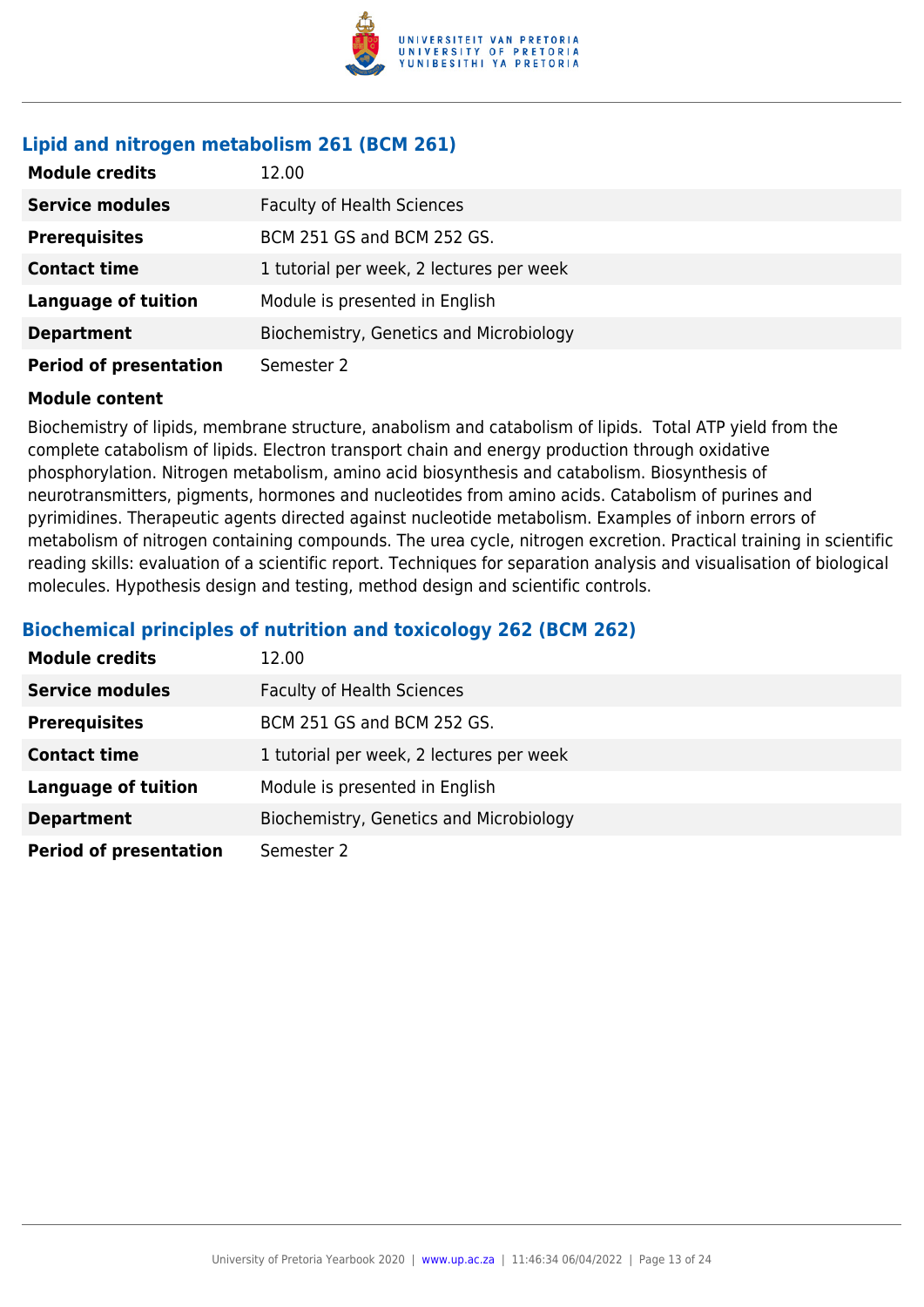

Biochemistry of nutrition and toxicology. Proximate analysis of nutrients. Review of energy requirements and expenditure, starvation, marasmus and kwashiorkor. Respiratory quotient. Requirements and function of water, vitamins and minerals. Interpretation and modification of RDA values for specific diets, eg growth, exercise, pregnancy and lactation, aging and starvation. Interactions between nutrients. Cholesterol, polyunsaturated, essential fatty acids and dietary anti-oxidants. Oxidation of fats. Biochemical mechanisms of water- and fatsoluble vitamins and assessment of vitamin status. Mineral requirements, biochemical mechanisms, imbalances and diarrhoea. Biochemistry of xenobiotics: absorption, distribution, metabolism and excretion (ADME); detoxification reactions: oxidation/reduction (Phase I), conjugations (Phase II), export from cells (Phase III); factors affecting metabolism and disposition. Examples of genetic abnormalities, phenotypes and frequencies. Examples of toxins: biochemical mechanisms of common toxins and their antidotes. Natural toxins from fungi, plants and animals: goitrogens, cyanogens, cholineesterase inhibitors, ergotoxin, aflatoxins Practical training in scientific writing skills: evaluating scientific findings. Introduction to practical techniques in nutrition and toxicology. Experimental design and calculations in experiments: determining nutritional value of metabolites and studying the ADME of toxins.

#### **Consumer behaviour 212 (BEM 212)**

| <b>Module credits</b>         | 16.00                                                                                                                                                       |
|-------------------------------|-------------------------------------------------------------------------------------------------------------------------------------------------------------|
| <b>Service modules</b>        | Faculty of Engineering, Built Environment and Information Technology<br><b>Faculty of Humanities</b><br><b>Faculty of Natural and Agricultural Sciences</b> |
| <b>Prerequisites</b>          | <b>BEM 120 GS</b>                                                                                                                                           |
| <b>Contact time</b>           | 3 lectures per week                                                                                                                                         |
| <b>Language of tuition</b>    | Module is presented in English                                                                                                                              |
| <b>Department</b>             | Marketing Management                                                                                                                                        |
| <b>Period of presentation</b> | Semester 1                                                                                                                                                  |

#### **Module content**

Internal and external influencing factors of consumer behaviour, the consumer's decision process and application fields of consumer behaviour, consumerisms and social responsibility, buying behaviour of consumers in both product and service related industries, consumer psychology and the influence thereof on buying behaviour, psychology of pricing, influencing factors in consumer buying behaviour, the impact of various forms of marketing communication on buying behaviour.

#### **Principles of food processing and preservation 260 (FST 260)**

| <b>Module credits</b>      | 12.00                                                                                    |
|----------------------------|------------------------------------------------------------------------------------------|
| <b>Prerequisites</b>       | CMY 117, CMY 127, MBY 161, PHY 131 and WTW 134 or WTW 165 or permission<br>from the HOD. |
| <b>Contact time</b>        | 1 practical per week, 2 lectures per week                                                |
| <b>Language of tuition</b> | Module is presented in English                                                           |
| <b>Department</b>          | <b>Consumer and Food Sciences</b>                                                        |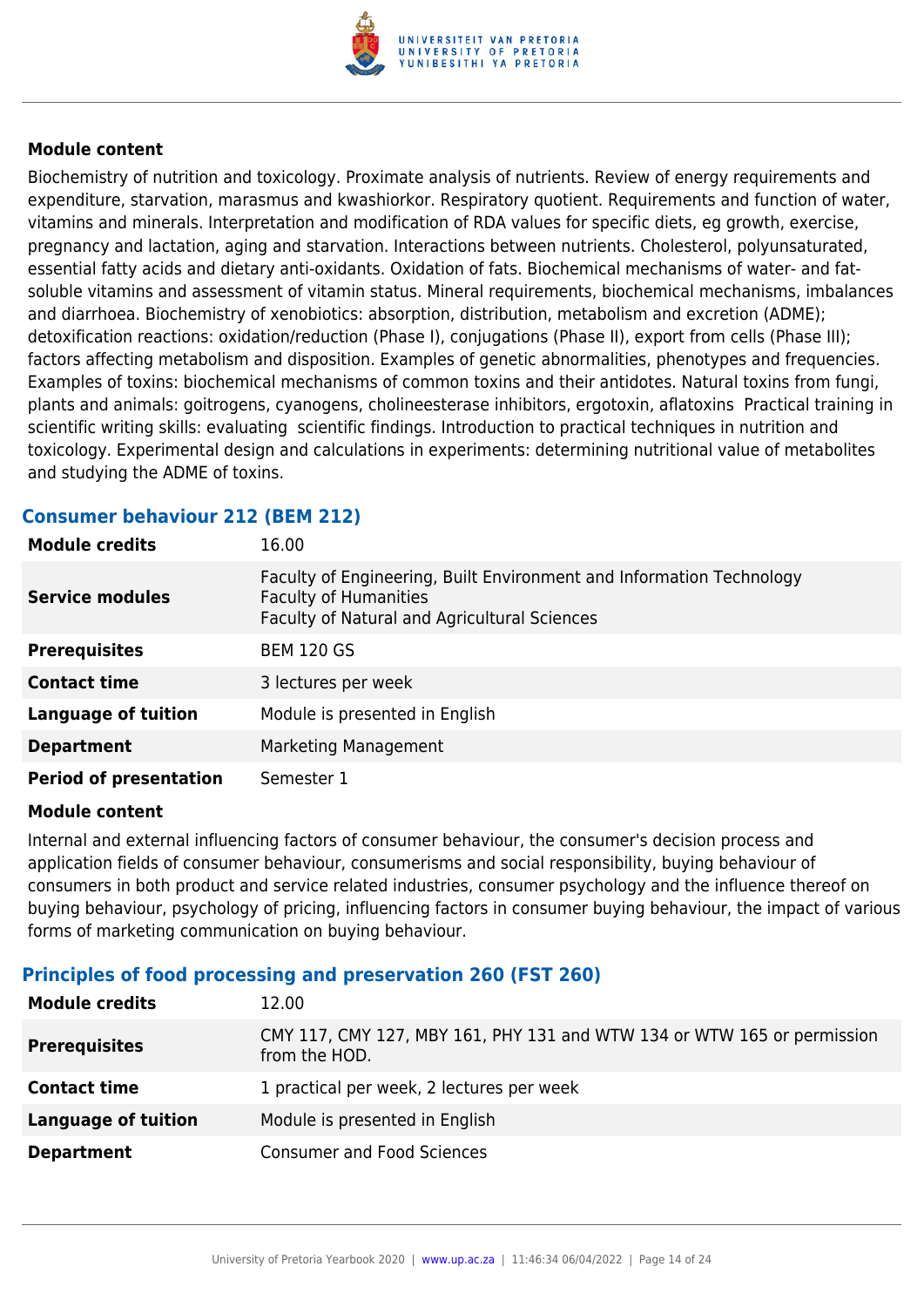

#### **Period of presentation** Semester 1 and Semester 2

#### **Module content**

Lectures: Food preservation technologies: concept of hurdle technology; heat (blanching, pasteurisation and sterilisation); cold (refrigeration and freezing); concentration and dehydration; food irradiation; fermentation; preservatives; new methods of food preservation. Effect of various food preservation technologies on the microbiological (shelf-life and safety issues), sensory and nutritional quality of foods. Practicals: Practical applications of above processes. Physical, chemical and sensory evaluation of processed foods. Assignment: Application of hurdle technology concept to a specific food product.

#### **Bacteriology 251 (MBY 251)**

| <b>Module credits</b>         | 12.00                                                                |
|-------------------------------|----------------------------------------------------------------------|
| <b>Service modules</b>        | Faculty of Engineering, Built Environment and Information Technology |
| <b>Prerequisites</b>          | <b>MBY 161 GS</b>                                                    |
| <b>Contact time</b>           | 2 lectures per week, fortnightly practicals                          |
| <b>Language of tuition</b>    | Module is presented in English                                       |
| <b>Department</b>             | Biochemistry, Genetics and Microbiology                              |
| <b>Period of presentation</b> | Semester 1                                                           |

#### **Module content**

Growth, replication and survival of bacteria, Energy sources, harvesting from light versus oxidation, regulation of catabolic pathways, chemotaxis. Nitrogen metabolism, iron-scavenging. Alternative electron acceptors: denitrification, sulphate reduction, methanogenesis. Bacterial evolution, systematic and genomics. Biodiversity; bacteria occurring in the natural environment (soil, water and air), associated with humans, animals, plants, and those of importance in foods and in the water industry.

#### **Food microbiology 262 (MBY 262)**

| <b>Module credits</b>         | 12.00                                     |
|-------------------------------|-------------------------------------------|
| <b>Prerequisites</b>          | <b>MBY 251 GS.</b>                        |
| <b>Contact time</b>           | 1 practical per week, 2 lectures per week |
| <b>Language of tuition</b>    | Module is presented in English            |
| <b>Department</b>             | Biochemistry, Genetics and Microbiology   |
| <b>Period of presentation</b> | Semester 2                                |

#### **Module content**

Primary sources of migroorganisims in food. Factors affecting the growth and survival of microorganisms in food. Microbial quality, spoilage and safety of food. Different organisms involved, their isolation, screening and detection. Conventional approaches, alternative methods rapid methods. Food fermentations: fermentation types, principles and organisms involved.

#### **Consumer facilitation 222 (VBF 222)**

**Module credits** 8.00

University of Pretoria Yearbook 2020 | [www.up.ac.za](https://www.up.ac.za/yearbooks/home) | 11:46:34 06/04/2022 | Page 15 of 24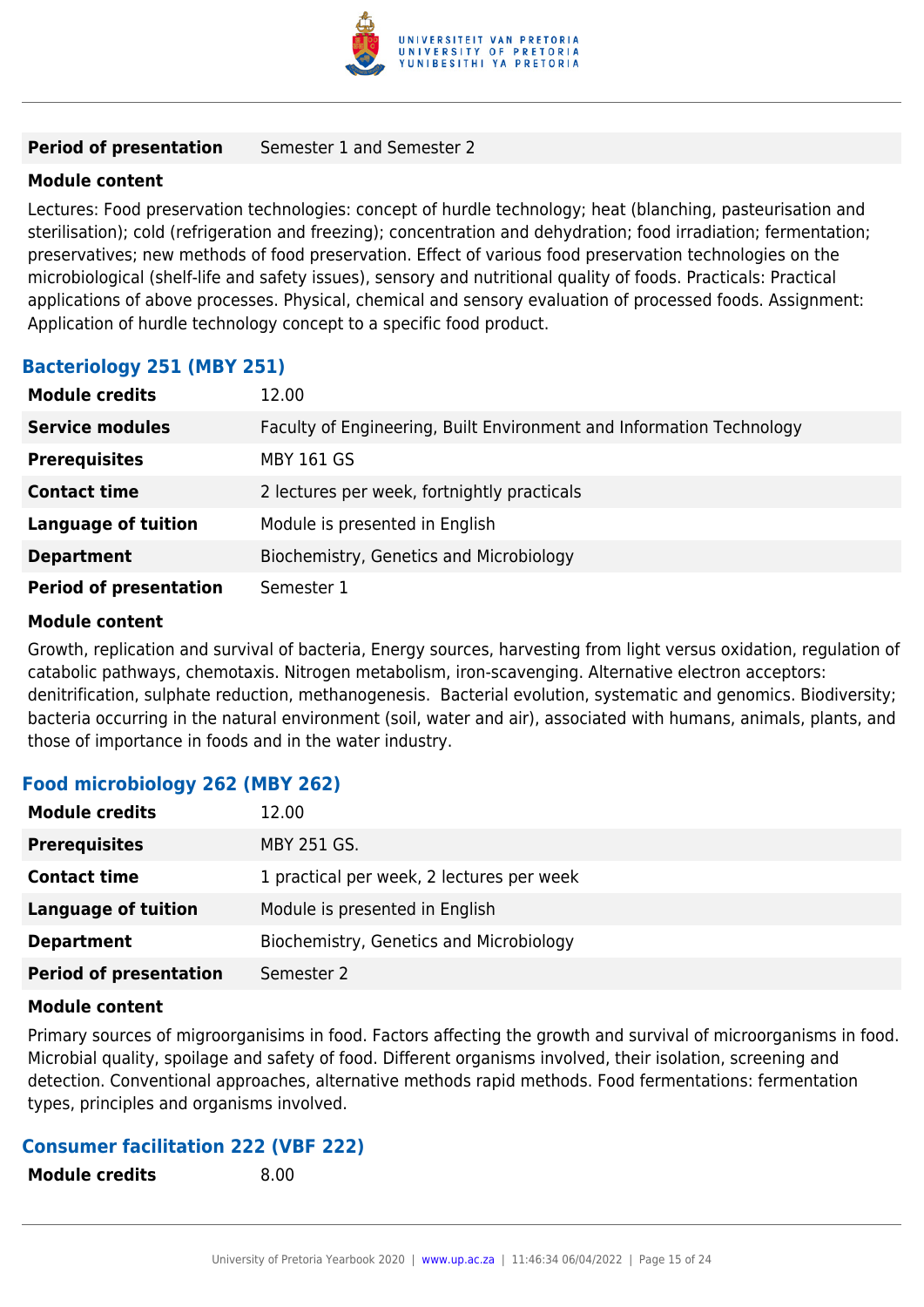

| <b>Contact time</b>           | 1 lecture per week                |
|-------------------------------|-----------------------------------|
| <b>Language of tuition</b>    | Module is presented in English    |
| <b>Department</b>             | <b>Consumer and Food Sciences</b> |
| <b>Period of presentation</b> | Semester 2                        |

Consumer decision making (determinants of informed, responsible consumer decisions, complexity of consumer decisions), consumer satisfaction, consumer socialisation (consumer education; development of consumer skills); consumerism (consumer protection) and consumer complaint behaviour. Gender issues in consumer decision-making, expenditure patterns of the diverse South African consumer market and globalisation. The UN sustainable development goals #5 and 12 are addressed in this module and all projects are focused on responsible consumption behaviour.

#### **Food commodities and preparation 210 (VDS 210)**

| <b>Module credits</b>         | 18.00                                     |
|-------------------------------|-------------------------------------------|
| <b>Service modules</b>        | <b>Faculty of Health Sciences</b>         |
| <b>Prerequisites</b>          | <b>VDS 121</b>                            |
| <b>Contact time</b>           | 1 practical per week, 3 lectures per week |
| <b>Language of tuition</b>    | Module is presented in English            |
| <b>Department</b>             | <b>Consumer and Food Sciences</b>         |
| <b>Period of presentation</b> | Semester 1                                |

#### **Module content**

Module 1: The study of different food systems with regard to food preparation. Physical and chemical properties and the influence of the composition in food preparation.

Module 2: Food preparation basics of the following: soups and sauces, fruit and vegetables; salads; frozen desserts; gelatine.

Module 3: Origin and development of food habits; Factors influencing habits and choice; Dynamics of food habits.

Influence of religion on food habits. Food habits of different ethnic groups.

All modules encompass sustainable food preparation practices through the principles of waste management, including the utilising and minimization of food waste and portion control. Sustainability is addressed by the food practices of local ethnic cultures, the ingredients used by these cultures and how to utilise these ingredients and substituting ingredients with local alternatives.

#### **Food commodities and preparation 221 (VDS 221)**

| <b>Module credits</b>  | 18.00                                     |
|------------------------|-------------------------------------------|
| <b>Service modules</b> | <b>Faculty of Health Sciences</b>         |
| <b>Prerequisites</b>   | VDS 210                                   |
| <b>Contact time</b>    | 1 practical per week, 3 lectures per week |
| Language of tuition    | Module is presented in English            |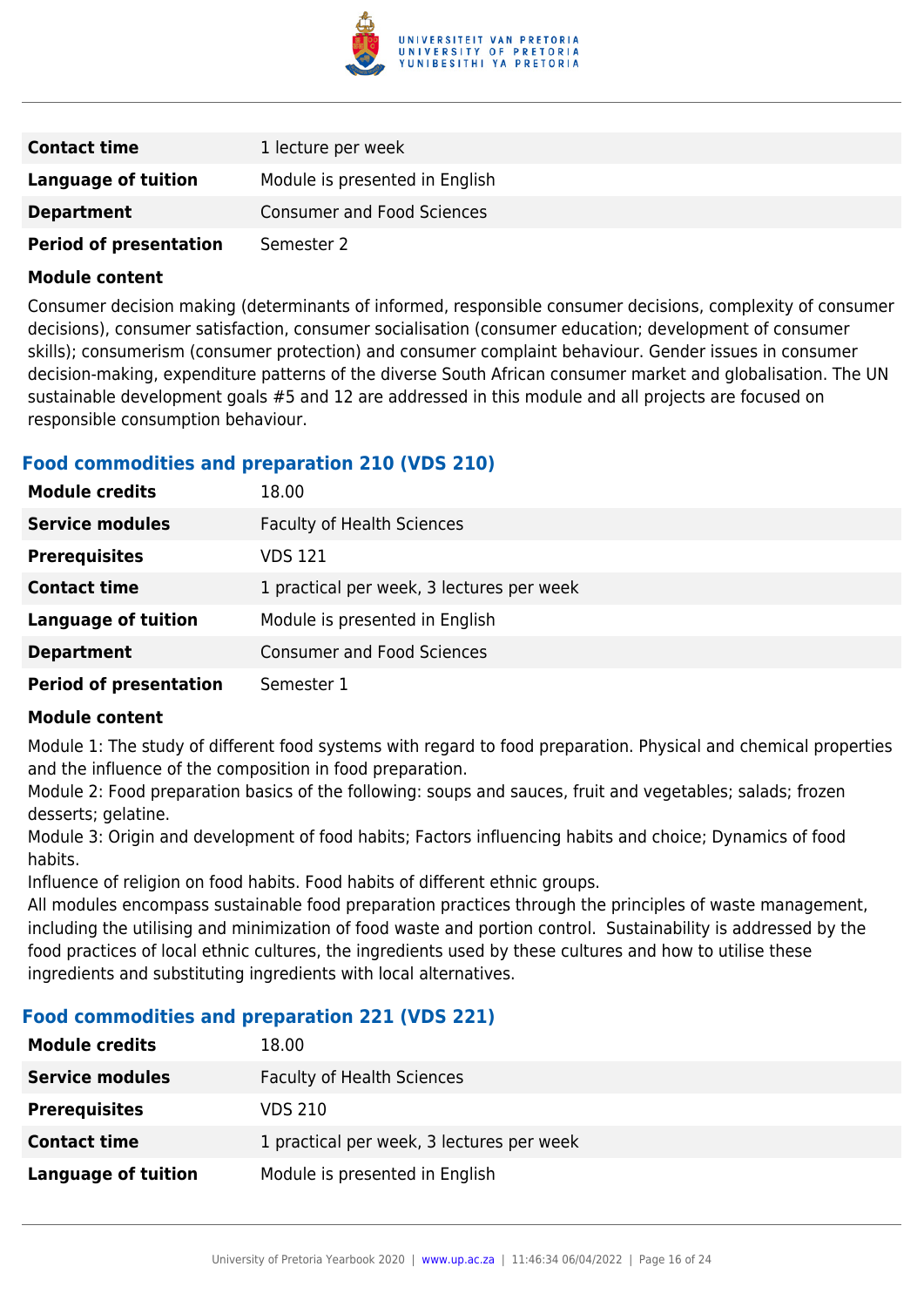

**Department Consumer and Food Sciences** 

#### **Period of presentation** Semester 2

#### **Module content**

Module 1: The study of different food systems with regard to food preparation. Physical and chemical properties and the influence of the composition in food preparation.

Module 2: Food preparation basics of the following: meat; poultry; fish, legumes, eggs and milk, baked products (whole spectrum); leavening agents.

Module 3: The influence of culture on cuisines. Study of the cuisines of selected African, European and Eastern countries.

All modules encompass sustainable food preparation practices through the principles of waste management, including the utilising and minimization of food waste and portion control. Sustainability is addressed by the food practices of local ethnic cultures, the ingredients used by these cultures and how to utilise these ingredients and substituting ingredients with local alternatives.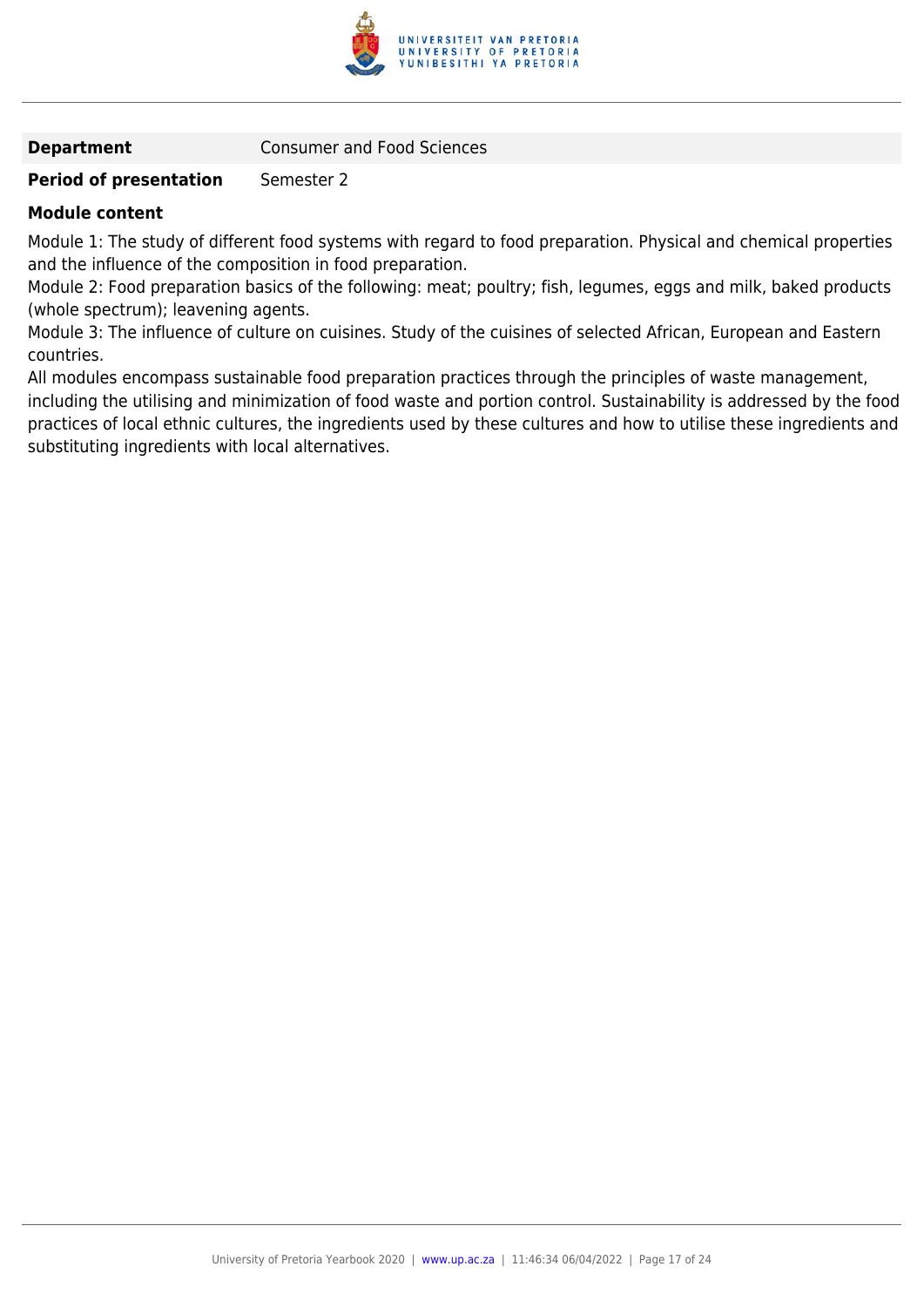

### Curriculum: Year 3

**Minimum credits: 140**

#### **Core modules**

#### **Food chemistry 351 (FST 351)**

| <b>Module credits</b>         | 18.00                                                                 |
|-------------------------------|-----------------------------------------------------------------------|
| <b>Prerequisites</b>          | BCM 251 and BCM 252 and BCM 261 and BCM 262 or permission of the HOD. |
| <b>Contact time</b>           | 1 practical per week, 2 lectures per week                             |
| <b>Language of tuition</b>    | Module is presented in English                                        |
| <b>Department</b>             | <b>Consumer and Food Sciences</b>                                     |
| <b>Period of presentation</b> | Semester 1                                                            |

#### **Module content**

Lectures - Chemistry of major food components: Carbohydrates. Proteins. Lipids. Water. Chemical and nutritional aspects of food processing: implications of different processing techniques on the major food components. Functional properties of the major food components. Modification of functional properties of the major food components. Food analysis methodology. Practical work: Food analysis.

#### **Food chemistry (2) 352 (FST 352)**

| <b>Module credits</b>         | 18.00                                                                   |
|-------------------------------|-------------------------------------------------------------------------|
| <b>Prerequisites</b>          | BCM 251 and BCM 252 and BCM 261 and BCM 262 or permission from the HOD. |
| <b>Contact time</b>           | 1 practical per week, 2 lectures per week                               |
| <b>Language of tuition</b>    | Module is presented in English                                          |
| <b>Department</b>             | <b>Consumer and Food Sciences</b>                                       |
| <b>Period of presentation</b> | Semester 1                                                              |

#### **Module content**

Lectures - Basic food analysis and chemistry of the minor food components: Basic food analysis, vitamins, minerals, additives, contaminants. Chemical and nutritional aspects of food processing: implications of different processing techniques on minor food components. Functional properties of the minor food components. Food analysis methodology. Practical work: Food analysis.

#### **Food service management 321 (VDB 321)**

| <b>Module credits</b>  | 18.00                                                 |
|------------------------|-------------------------------------------------------|
| <b>Service modules</b> | <b>Faculty of Health Sciences</b>                     |
| <b>Prerequisites</b>   | Natural and Agricultural Sciences students: VDS 322 # |
| <b>Contact time</b>    | 1 practical per week, 3 lectures per week             |
| Language of tuition    | Afrikaans and English are used in one class           |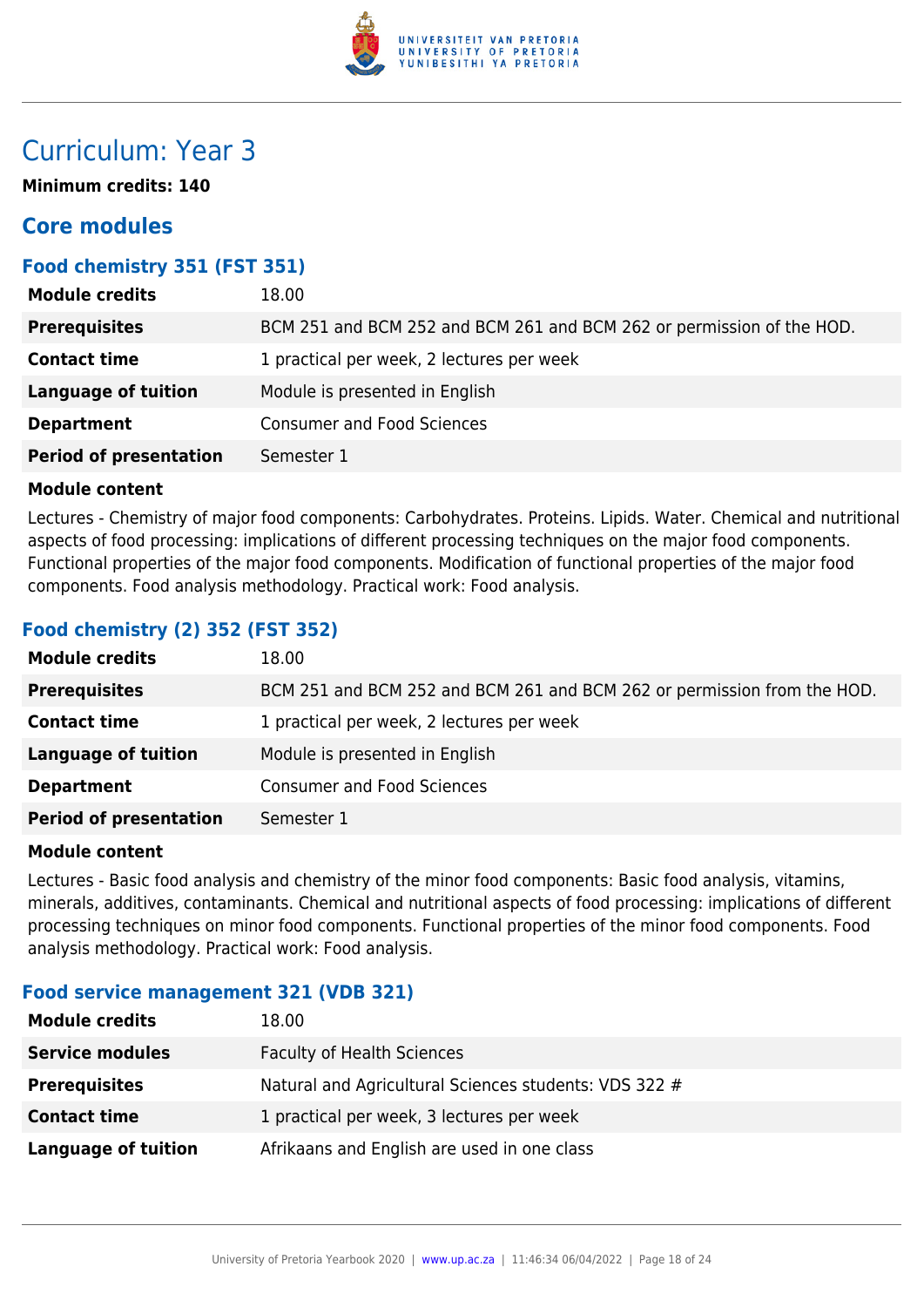

#### **Department Consumer and Food Sciences**

#### **Period of presentation** Semester 2

#### **Module content**

Planning and layout of food service units for different food service systems. Equipment for food services. Factors influencing the choice and purchasing of equipment for different food service units. Hygiene and safety in food services. management in food service systems. Financial management in food services.

#### **Nutrition (Capita Selecta from HNT 210) 310 (VDG 310)**

| <b>Module credits</b>         | 17.00                                     |
|-------------------------------|-------------------------------------------|
| <b>Prerequisites</b>          | No prerequisites.                         |
| <b>Contact time</b>           | 1 practical per week, 3 lectures per week |
| <b>Language of tuition</b>    | Module is presented in English            |
| <b>Department</b>             | <b>Consumer and Food Sciences</b>         |
| <b>Period of presentation</b> | Semester 1                                |

#### **Module content**

The study of nutrients and water regarding their chemical composition, characteristics, basic digestion, absorption, metabolism, functions, food sources and symptoms of deficiency and toxicity. Energy metabolism. Dietary recommendations and guidelines, dietary guides and meal planning. The use and application of food composition tables in dietary analysis.

#### **Nutrition (Capita Selecta from HNT 220) 320 (VDG 320)**

| <b>Module credits</b>         | 17.00                                     |
|-------------------------------|-------------------------------------------|
| <b>Prerequisites</b>          | No prerequisites.                         |
| <b>Contact time</b>           | 1 practical per week, 3 lectures per week |
| <b>Language of tuition</b>    | Module is presented in English            |
| <b>Department</b>             | <b>Consumer and Food Sciences</b>         |
| <b>Period of presentation</b> | Semester 2                                |

#### **Module content**

The role of nutrition in the life cycle: Prevention of lifestyle related diseases such as osteoporosis, cancer, coronary heart disease, tooth decay. Protein energy malnutrition and obesity.

#### **Consumer food research 310 (VDS 310)**

| <b>Module credits</b> | 21.00                                       |
|-----------------------|---------------------------------------------|
| <b>Prerequisites</b>  | VDS 221                                     |
| <b>Contact time</b>   | 1 practical per week, 3 lectures per week   |
| Language of tuition   | Afrikaans and English are used in one class |
| <b>Department</b>     | <b>Consumer and Food Sciences</b>           |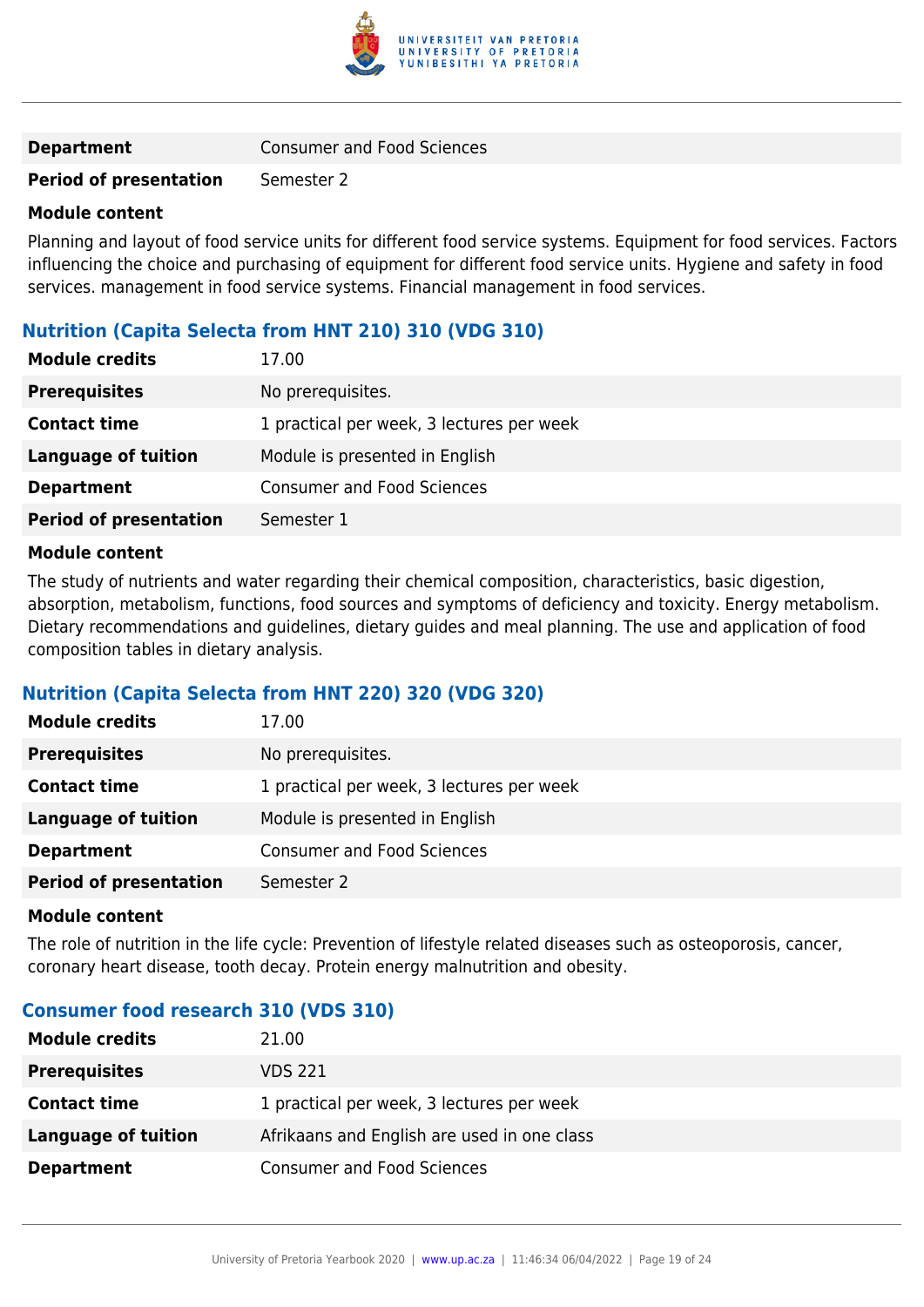

#### **Period of presentation** Semester 1

#### **Module content**

Planning executing and reporting consumer food research. Food preservation and evaluation techniques. Experiments in food, emphasizing ingredient function and standard preparation methods. Application of experimental methods through which the chemical and physical reactions of food to different food handling, preparation and preservation techniques are illustrated. Quality evaluation and consumer orientated sensory evaluation of food products.

#### **Large-scale food production and restaurant management 322 (VDS 322)**

| <b>Module credits</b>         | 31.00                                       |
|-------------------------------|---------------------------------------------|
| <b>Service modules</b>        | <b>Faculty of Health Sciences</b>           |
| <b>Prerequisites</b>          | <b>VDS 210 and VDS 221</b>                  |
| <b>Contact time</b>           | 3 lectures per week, 3 practicals per week  |
| <b>Language of tuition</b>    | Afrikaans and English are used in one class |
| <b>Department</b>             | <b>Consumer and Food Sciences</b>           |
| <b>Period of presentation</b> | Semester 2                                  |

#### **Module content**

Module 1: Restaurant management. Table setting, table serving, wine service, food and wine pairing, beverage management.

Module 2: Menu planning for different food service systems and styles of food service.

Module 3: Large scale food procurement, consumption and storage.

Practical work: Principles of large-scale food preparation and the practical application thereof in a practical restaurant situation. Recipe formats and adjustment applicable to large-scale food preparation. Work scheduling and the practical exposure to the use of large scale catering equipment in a real life situation.

The UN sustainable development goals #3; 8; 9; 11 and 12 are addressed during the theory components and practical sessions. Projects are focused on identifying not only critical areas of concern but also possible mitigating strategies thus encouraging initiatives to achieve good health and well-being, responsible industry consumption, production community engagement and economic growth.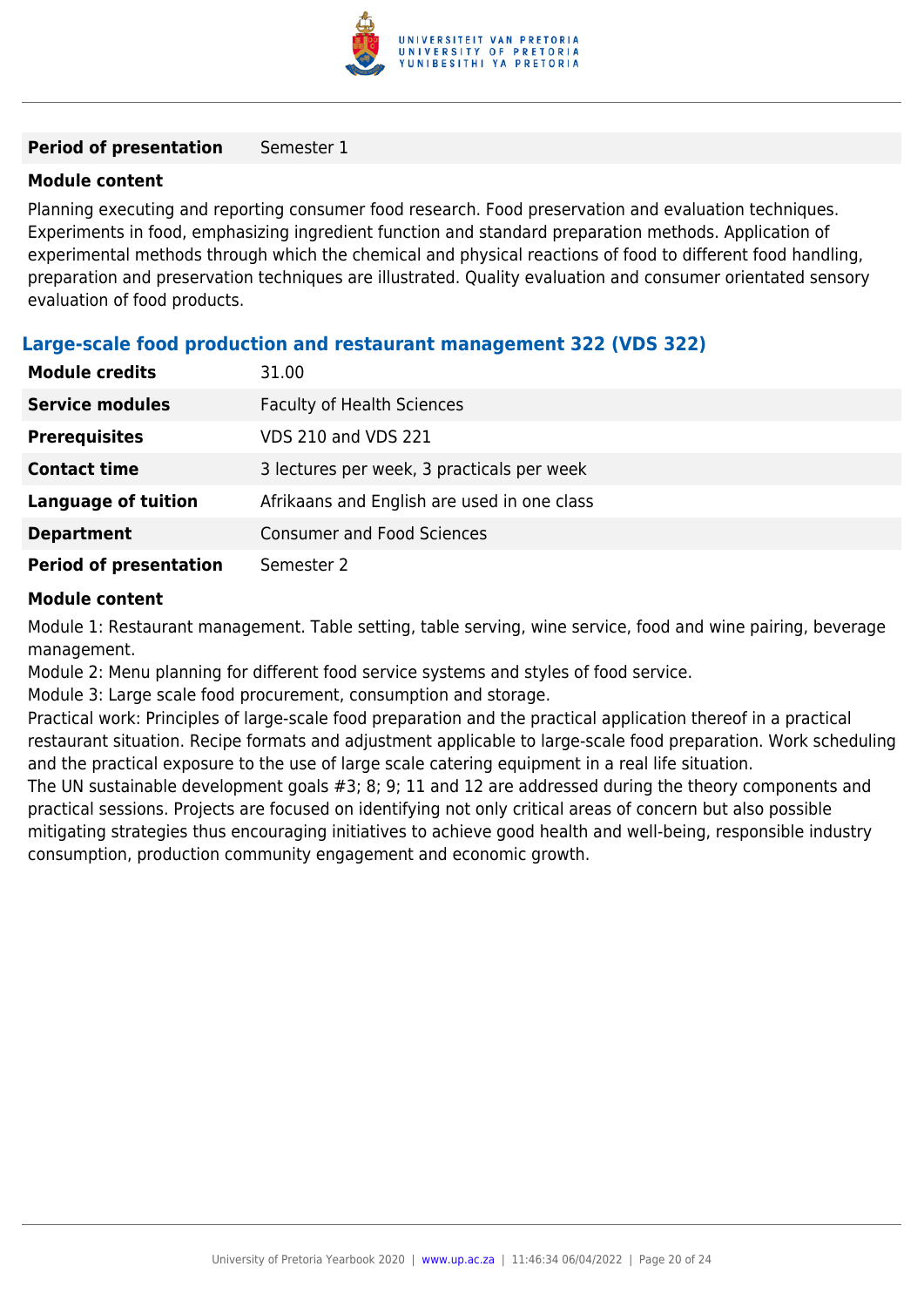

### Curriculum: Final year

#### **Minimum credits: 140**

#### **Additional information:**

OPI 400 (Experiential training in industry): During the first to fourth years of study, students must complete a total of 480 hours experiential training in the industry to develop practical and occupational skills, participate in community engagement and provide service learning. This is equal to 3 weeks x 40 hours (120 hours) per year, according to requirements as determine by the head of department. These "credits" include evidence of experiential training, service learning and community engagement during the four years of the study programme and must be successfully completed together with a complete portfolio before the degree will be conferred. Please note: Various practical and industry interaction activities support the theoretical component of VDS 414 & VDS 424, VDS 413 and FST 413 and take place after hours to develop practical and industry skills.

### **Core modules**

#### **Sensory evaluation 412 (FST 412)**

| <b>Module credits</b>         | 10.00                                                    |
|-------------------------------|----------------------------------------------------------|
| <b>Prerequisites</b>          | FST 260, FST 351 and FST 352 or permission from the HOD. |
| <b>Contact time</b>           | 12 discussion classes, 6 practicals per semester         |
| <b>Language of tuition</b>    | Module is presented in English                           |
| <b>Department</b>             | <b>Consumer and Food Sciences</b>                        |
| <b>Period of presentation</b> | Semester 1                                               |

#### **Module content**

Principles and applications of sensory evaluation. Types of panels, tests and test conditions and their functions. Selection and training of panellists for descriptive sensory evaluation. Instrumental sensory quality measurements. Statistical analysis and interpretation of data. Practicals: Practical aspects and execution of sensory evaluation techniques, analysis and interpretation of data. Instrumental sensory quality measurements.

#### **Experiential training in industry 400 (OPI 400)**

| <b>Module credits</b>         | 5.00                                                       |
|-------------------------------|------------------------------------------------------------|
| <b>Prerequisites</b>          | Documentation of work experience as required for years 1-3 |
| <b>Contact time</b>           | 1 practical per week                                       |
| Language of tuition           | Afrikaans and English are used in one class                |
| <b>Department</b>             | <b>Consumer and Food Sciences</b>                          |
| <b>Period of presentation</b> | Semester 2                                                 |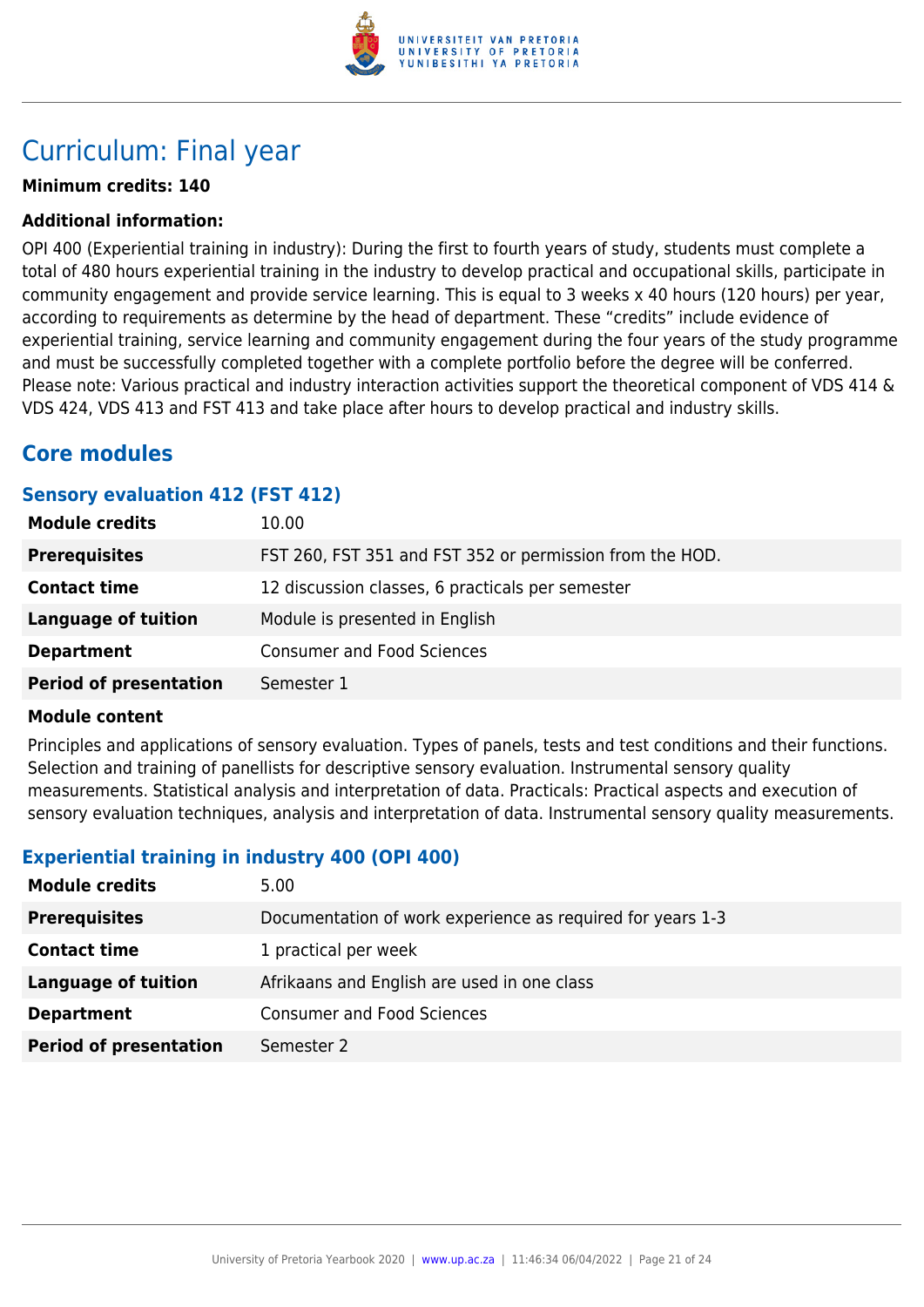

During the first to fourth years of study students must complete a total of 600 hours experiential training in the industry to develop practical and occupational skills, participate in community engagement and provide service learning. This is equal to 3 weeks x40 hours (120 hours) per year for the first to third year and 6 weeks x 40 hours in the fourth year, including the following:

• event management for Hospitality Management students, according to requirements as determined by the head of department;

or

• a culinary science project application for Culinary Science students, according to requirements as determined by the head of department.

These 'credits' comprise 50 learning hours and the balance of the hours include work-related experience evidence of experiential training, service learning and community engagement during the four years of the degree programme and must be successfully completed together with a complete portfolio before the degree will be conferred.

Please note: Various practical and industry-interaction activities support the theoretical component of VDS 322, 413, 414, 417, 424, 427 and FST 412 (as applicable to the respective Consumer Science programmes) and take place after hours to develop practical and industry skills.

#### **Research project 400 (VBR 400)**

| 30.00                                       |
|---------------------------------------------|
| BEM 314 and Final-year status               |
| 1 lecture per week, 1 practical per week    |
| Afrikaans and English are used in one class |
| <b>Consumer and Food Sciences</b>           |
| Year                                        |
|                                             |

#### **Module content**

Research methodology. Planning, executing and reporting a research project in clothing retail management; food retail management, hospitality management or culinary science.

#### **Food service management 420 (VDB 420)**

| <b>Module credits</b>         | 21.00                                       |
|-------------------------------|---------------------------------------------|
| <b>Prerequisites</b>          | VDB 321 GS and ABV 320                      |
| <b>Contact time</b>           | 1 practical per week, 3 lectures per week   |
| <b>Language of tuition</b>    | Afrikaans and English are used in one class |
| <b>Department</b>             | <b>Consumer and Food Sciences</b>           |
| <b>Period of presentation</b> | Semester 2                                  |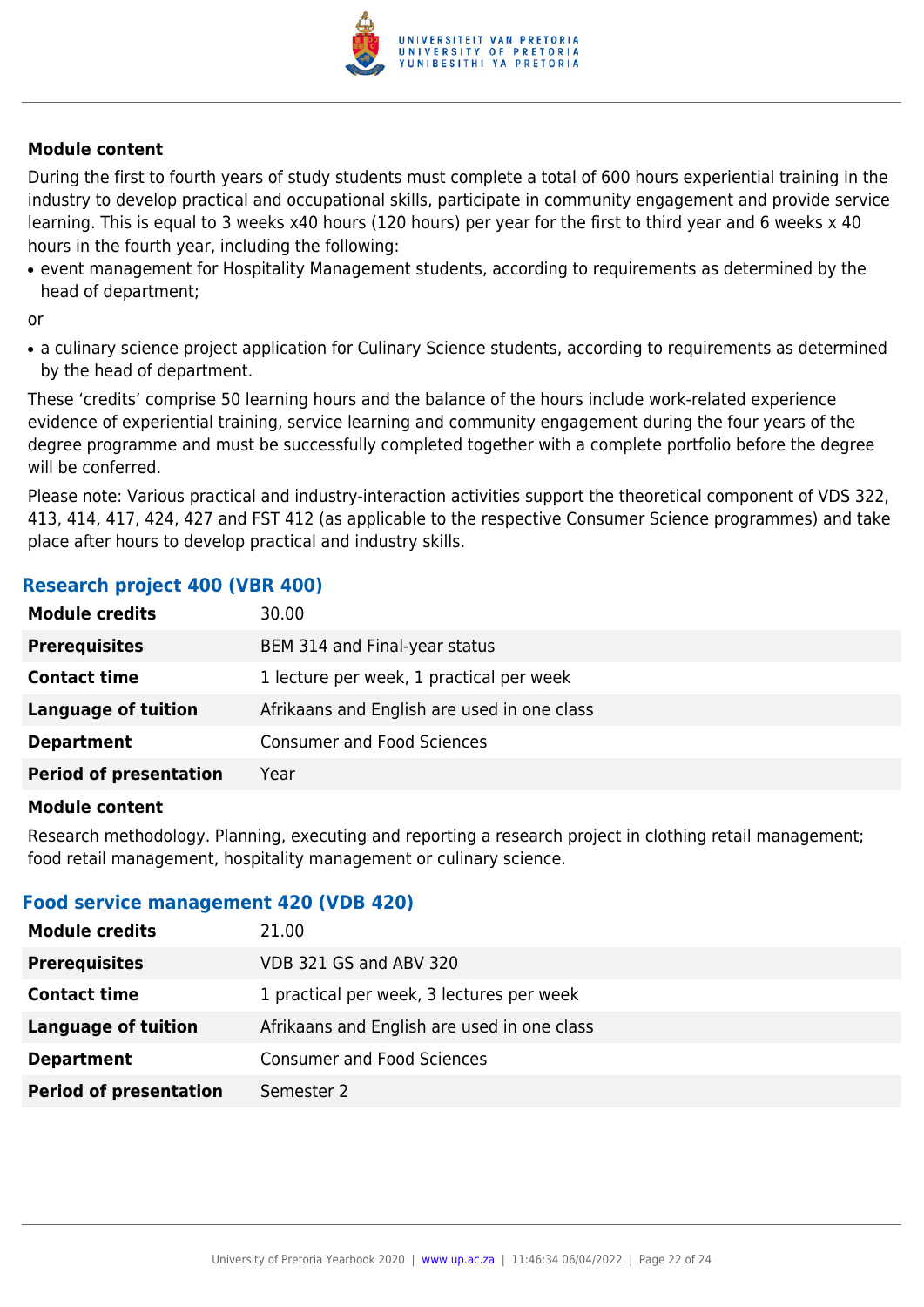

The professional food service manager's roles, responsibilities and characteristics. Contemporary leadership and management styles in food service systems. Professionalism and ethics. Advanced food service systems and production management techniques and training facilitation. Marketing of food services.

All lectures and practical discussion sessions focus on the role of food service management in addressing the UN Sustainable Development Goal #12 to promote sustainable consumption and production patterns. The practical components of presenting a workshop and setting up a small business encourages innovation and entrepreneurial growth and sustainability, thereby addressing the UN Sustainable Development Goal #8 to promote full and productive employment and economic growth.

#### **Recipe development and standardisation 413 (VDS 413)**

| <b>Module credits</b>         | 30.00                                       |
|-------------------------------|---------------------------------------------|
| <b>Prerequisites</b>          | VDS 310 or VDS 322                          |
| <b>Contact time</b>           | 2 practicals per week, 3 lectures per week  |
| <b>Language of tuition</b>    | Afrikaans and English are used in one class |
| <b>Department</b>             | <b>Consumer and Food Sciences</b>           |
| <b>Period of presentation</b> | Semester 1                                  |

#### **Module content**

Recipe development process. Development of appropriate recipes and food products for a given situation. Standardisation of recipes. Food styling and food photography.

The UN sustainable development goals #3; 8; 9; 11 and 12 are addressed during the theory components and practical sessions. Projects are focused on identifying not only critical areas of concern but also possible mitigating strategies thus encouraging innovation to achieve good health and well-being, responsible industry consumption, production community engagement and economic growth.

#### **Culinary art 414 (VDS 414)**

| <b>Module credits</b>         | 22.00                                       |
|-------------------------------|---------------------------------------------|
| <b>Prerequisites</b>          | <b>VDS 322</b>                              |
| <b>Contact time</b>           | 2 lectures per week, 2 practicals per week  |
| Language of tuition           | Afrikaans and English are used in one class |
| <b>Department</b>             | <b>Consumer and Food Sciences</b>           |
| <b>Period of presentation</b> | Semester 1                                  |

#### **Module content**

Advanced food preparation and presentation techniques. Event planning and banqueting for Hospitality Management students and a culinary science project application for Culinary Science students

#### **Culinary art 424 (VDS 424)**

| <b>Module credits</b> | 22.00          |
|-----------------------|----------------|
| <b>Prerequisites</b>  | <b>VDS 414</b> |